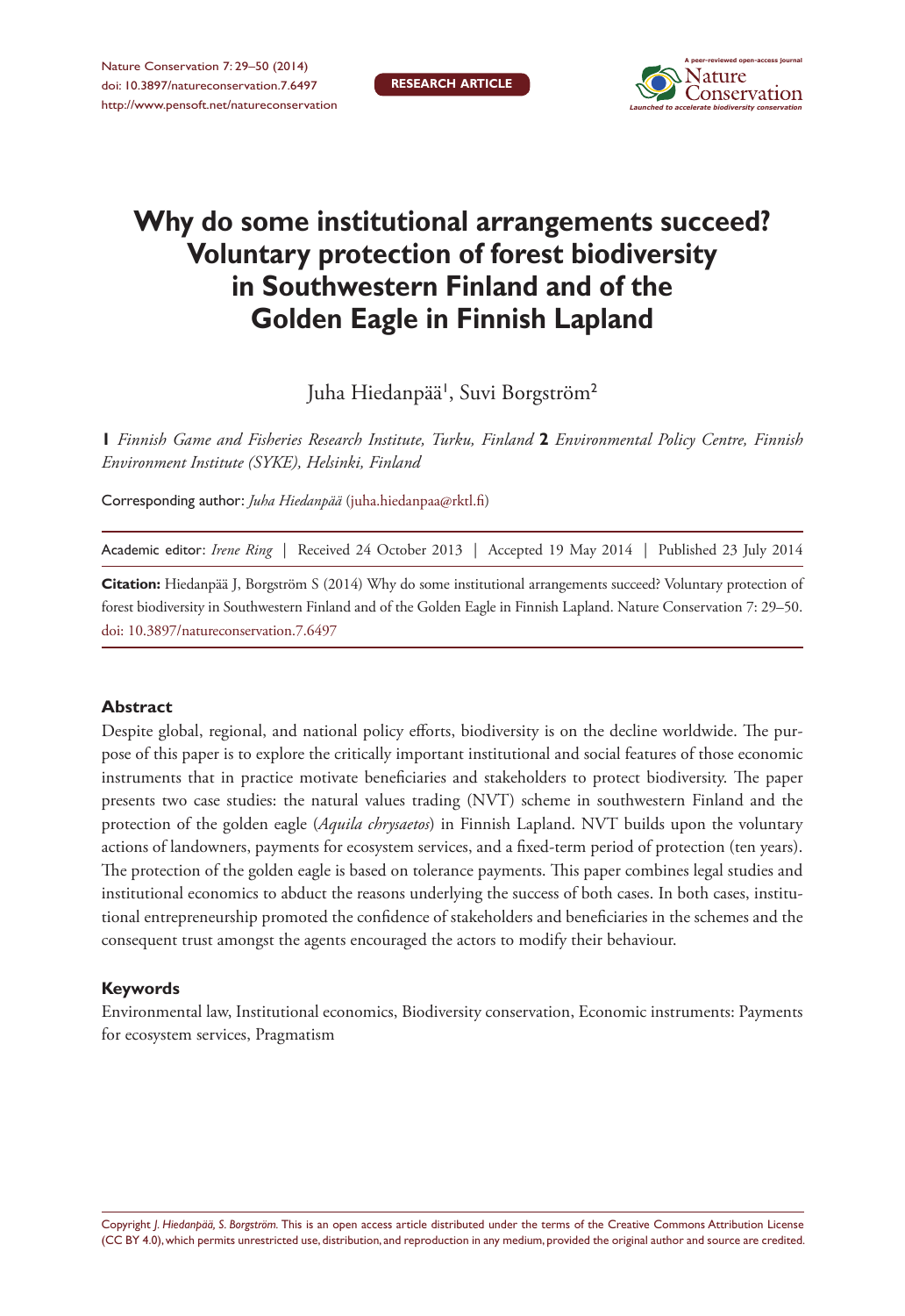# **Introduction**

In recent years, economic instruments for biodiversity protection have regained their lustre as the concept of ecosystem services has gained attention amongst governments, civil societies, and the media. Ecosystem services have rapidly become the mainstream means by which to describe the benefits of nature (ecosystems, biodiversity) to society. This concept is now used for many purposes (Gómez-Baggethun et al. 2010), such as estimating the economic value of ecosystems and justifying the use of market-based instruments for biodiversity conservation (TEEB 2010, MEA 2005). A wide variety of payments for ecosystem services (PES) schemes are used around the world (Ten Brink et al. 2011). Most PES schemes reward actors who enhance or maintain ecosystem services (Jack et al. 2008) and in some cases, a PES scheme is intended to reverse behaviour or activities that negatively influence the ecosystem service (Hiedanpää and Bromley 2014). Schemes may also encourage the creation of habitats or otherwise ecologically valuable areas (Bullock et al. 2011). In different circumstances different institutional arrangements seem to work (Farley and Costanza 2010).

In most payment schemes, a government pays for ecosystem services (Engel et al. 2008). However, not much is known about the social preconditions and institutional conditions of economic instruments that in practice motivate stakeholders and beneficiaries to act for biodiversity. Our purpose here is to report two cases that have motivated policy makers, stakeholders and beneficiaries to participate in biodiversity protection. The first case is the natural values trading (NVT) scheme in southern Finland (Gustafsson 2008, Hiedanpää and Bromley 2012), and the second is the protection of the golden eagle (*Aquila chrysaetos*) in Finnish Lapland (Ollila and Ilmonen 2009).

# **Natural values trading**

The launch of the Natura 2000 nature conservation programme in 1997 attracted unprecedented attention in northern Satakunta. As a culmination, four local forest owners went on a hunger strike to protest how the reserve network had been planned, saying that their opinions had not been considered and that social and cultural considerations and values had been completely side-lined in the planning process. Their campaign attracted nationwide attention, including personal visits by the Minister of the Environment and the Minister for Agriculture and Forestry. As a consequence, the boundaries of some of the sites were redrawn (Hiedanpää 2002).

The idea of NVT was first floated in the mid-1990s by Raimo Hakila. First principles of it were drafted during the development phase in 2001–2002. The phase gave credence to the idea that NVT was indeed a viable approach to tackling the problem of forest biodiversity, even at the national level (Hakila 2002). It was put to a practical test as part of the Finnish Biodiversity Programme for Southern Forests, METSO, in 2003–2007. To set the experimental phase in motion, a collaborative steering group was founded involving five key regional organisations and administrators: Regional Forestry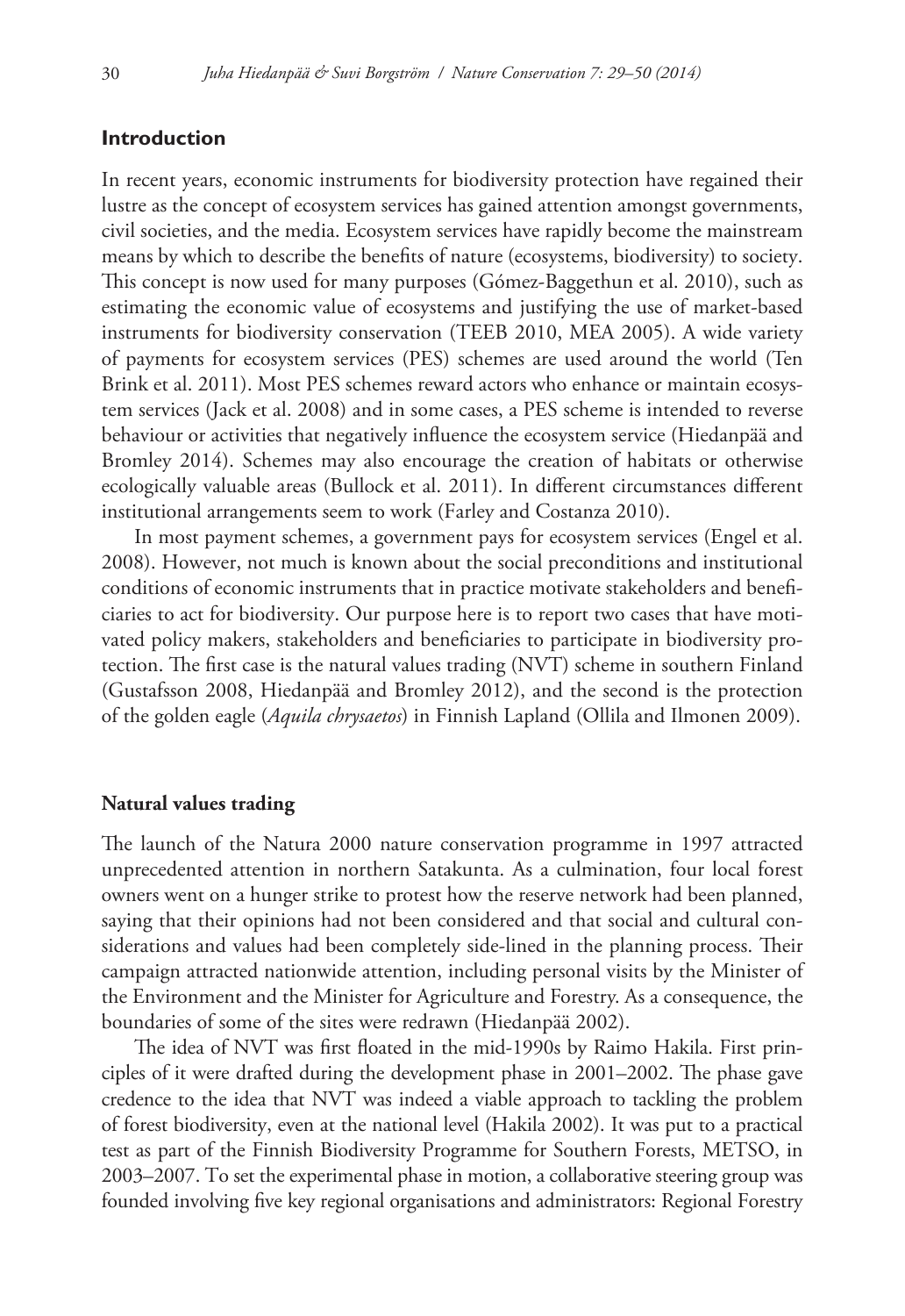Centre, Regional Environment Centre, The Central Union of Agricultural Producers and Forest Owners (MTK), Finnish Private Forest Owners Association, and the Finnish Association for Nature Conservation in Satakunta. Funding for the project (€400,000 annually) comes from the Ministry of the Environment and the Ministry of Agriculture and Forestry. The NVT pilot project was extended to the whole of southwestern Finland in 2005 and was completed in 2007. In 2008, NVT was introduced in the Act on Financing Sustainable Forestry (Law on the Financing of Sustainable Forestry 544/2007). However, the key principles envisioned in the local regulatory experiment for NVT differed substantially from what was eventually adopted in southwestern Finland.

In essence, NVT, as it was tested as part of the METSO programme in 2003–2007, provides forest owners in certain ecologically valuable areas with a voluntary choice between producing natural values or timber. There were two buyers in NVT: the Regional Forest Centre and the Regional Environment Centre. The eligible sellers included all those forest owners (in total 45 000) in southwestern Finland who had sites and habitats in their forests that meet the specified criteria. Local municipalities and businesses are not parties to NVT because they are not eligible for benefits under the Act on the Financing of Sustainable Forestry. The contracts have terms of ten years; they are not agreements in perpetuity.

It was preferable that the contract sites fulfilled the Biological Nature Conservation Criteria (BNCC). The criteria are based on the forests structures and dynamics important for biodiversity and valuable forest habitats. Forest structures include, e.g. coarse woody debris, burned wood, old individual stands of hardwood and other deciduous trees, especially aspen. The criteria for certain forest habitat types include firstly primary criteria for identifying the forest habitat and its representativeness, secondly criteria for landscape ecological location and area, and thirdly complementary criteria for additional biodiversity values. Forest habitats include forests in a natural or semi-natural stage, forested mires, hardwood swamps, herb-rich forests, rich heath forests, and semi-natural grazed forests. (Ministry of the Environment 2003, 71.)

During the experimental phase, from 2003 to 2007, 158 contracts were signed. The contract area covered 1,520 hectares, 1,193 hectares of which fulfilled the BNCC. The average size of the area covered by the contracts was 8.8 hectares. The average payment was  $\epsilon$ 155 per hectare per year, whereas on the sites that did not fulfil the biological criteria, the average payment was  $\epsilon$ 31 per hectare per year. In total, 356 land owners committed forestland to NVT. There were more sites offered than accepted and more sites than contracts, although some contracts covered more than one site. However, every contract covered sites that fulfilled the biological criteria. Most of the contracts were agreed upon because there was decaying wood on the site; that is, old, dry, peaty forest. Managerial conservation actions were included in 35 of the contracts (Gustafsson 2008, 15).

## **Golden eagle compensation scheme**

The golden eagle has been protected in Finland since 1962, when the population had declined to between 20 and 50 pairs. Since then, conservation efforts have led to a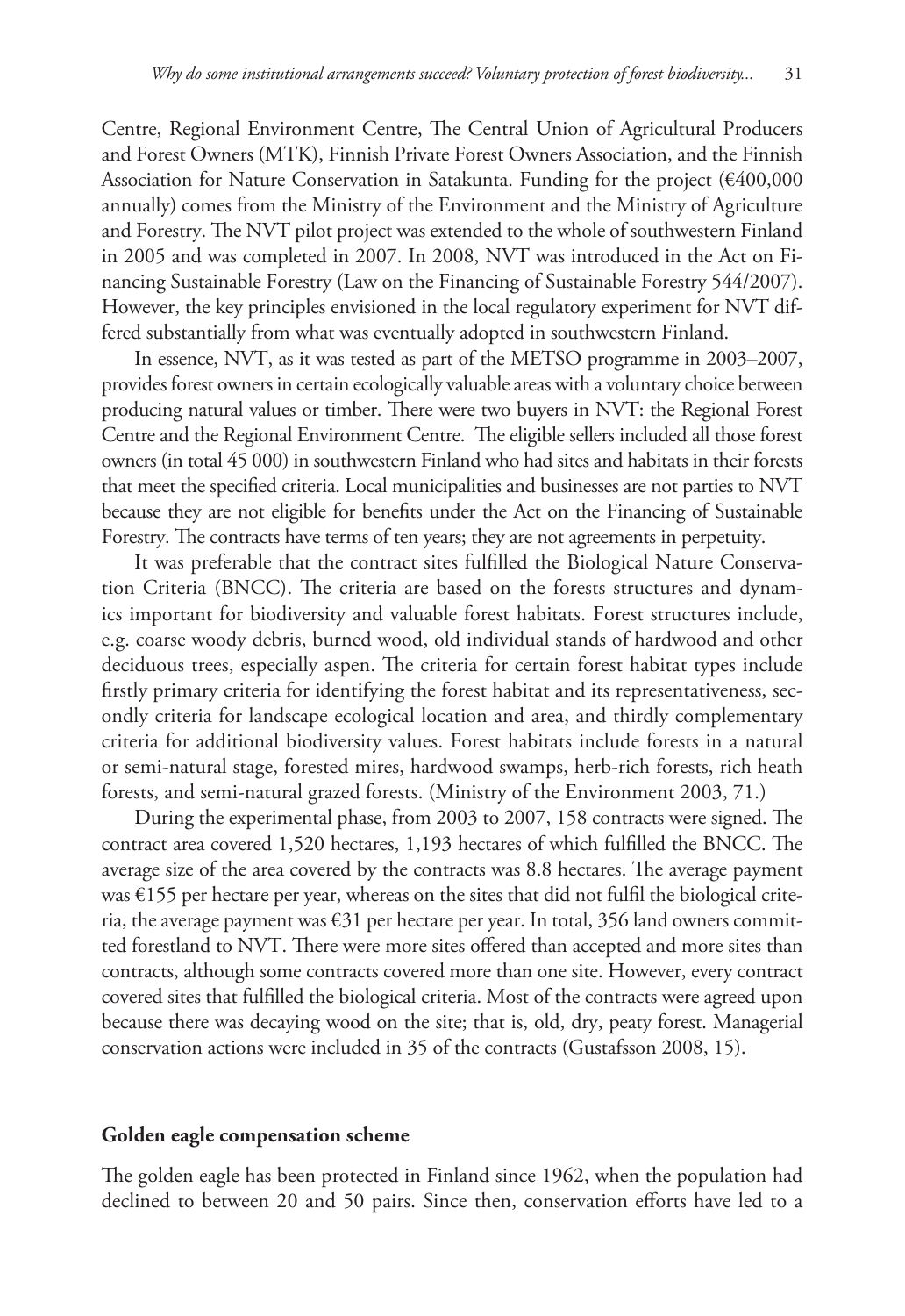substantial recovery of the species. In 1999, there were 175 known nesting territories. However, the recovery of the species has led to a conflict between species conservation and reindeer husbandry (Suvantola 2013).

Because the golden eagle preys on reindeer calves, the conservation of this species has been in conflict with reindeer herding in Finnish Lapland (Ollila and Ilmonen 2009). To ease this conflict, a new scheme that seeks to provide an incentive for reindeer owners to tolerate the eagle was implemented in 1999. Under this scheme, reindeer owners receive compensation based on the headcount of the species, not based on damage caused in individual cases, as was the case previously (Reply of the Parliament of Finland 228/1997). The initial idea for the scheme was based on a similar scheme implemented in Sweden, in which compensation for losses caused by wolverines is based on estimated killings rather than on damage caused in individual cases.

The Ministry of the Environment then began to develop the scheme, and the core idea of the Swedish model was taken as a point of departure. The preparation of the golden eagle compensation scheme continued as collaboration between the Ministry of the Environment and the Forest and Parks Services. The proposed design was then discussed with the representatives of the Sami people, the Association of the Reindeer Co-operatives, the Regional Environmental Centre of Lapland, and a representative of the individual reindeer owners. Consultations led to amendments to the proposal and the final scheme. For example, the golden eagles nesting in neighbouring countries were taken into account. It was clear from the beginning that to gain acceptability, the design and implementation of the golden eagle compensation scheme would require strong co-operation among the stakeholders.

The golden eagle compensation scheme was implemented in 1999 (Council of State Decision 373/1999, later replaced by Council of State Decree on Compensation of the Losses Caused to Reindeer Husbandry by the Golden Eagle 8/2002). In conjunction with the adoption of the scheme, a negotiating group was set up. The group consists of the representatives of the Forests and Parks Services, the Regional Environmental Centre of Lapland, the Association of the Reindeer Co-operatives, the Sami Parliament, the Finnish Game and Fisheries Research Institute, and the Ministry of the Environment (Below 2000). The purpose of the group is to monitor on-going research on the effects of large predators on reindeer husbandry to make it possible to assess the accuracy of compensation (Government decree 1077/2011).

The incentive scheme is based on information about the golden eagle's known nesting territories (Suvantola 2013). There is an annually revised compensation rate for an occupied territory. Currently (in 2013), the rate is €694 (amendment 566/2012). In mountainous areas, the payment for an occupied territory is twice the standard rate (Government decree 8/2002 4 §). This higher payment is based on empirical studies that indicate that golden eagles prey more on reindeer in mountainous areas. If a golden eagle pair produces offspring in its territory, the compensation is three times the standard rate in forest areas and five times the standard rate in mountainous areas (Government decree 8/2002 3, 4 §). The purpose of these terms is to cover the additional prey of the species needed to feed the offspring. It also aims at providing a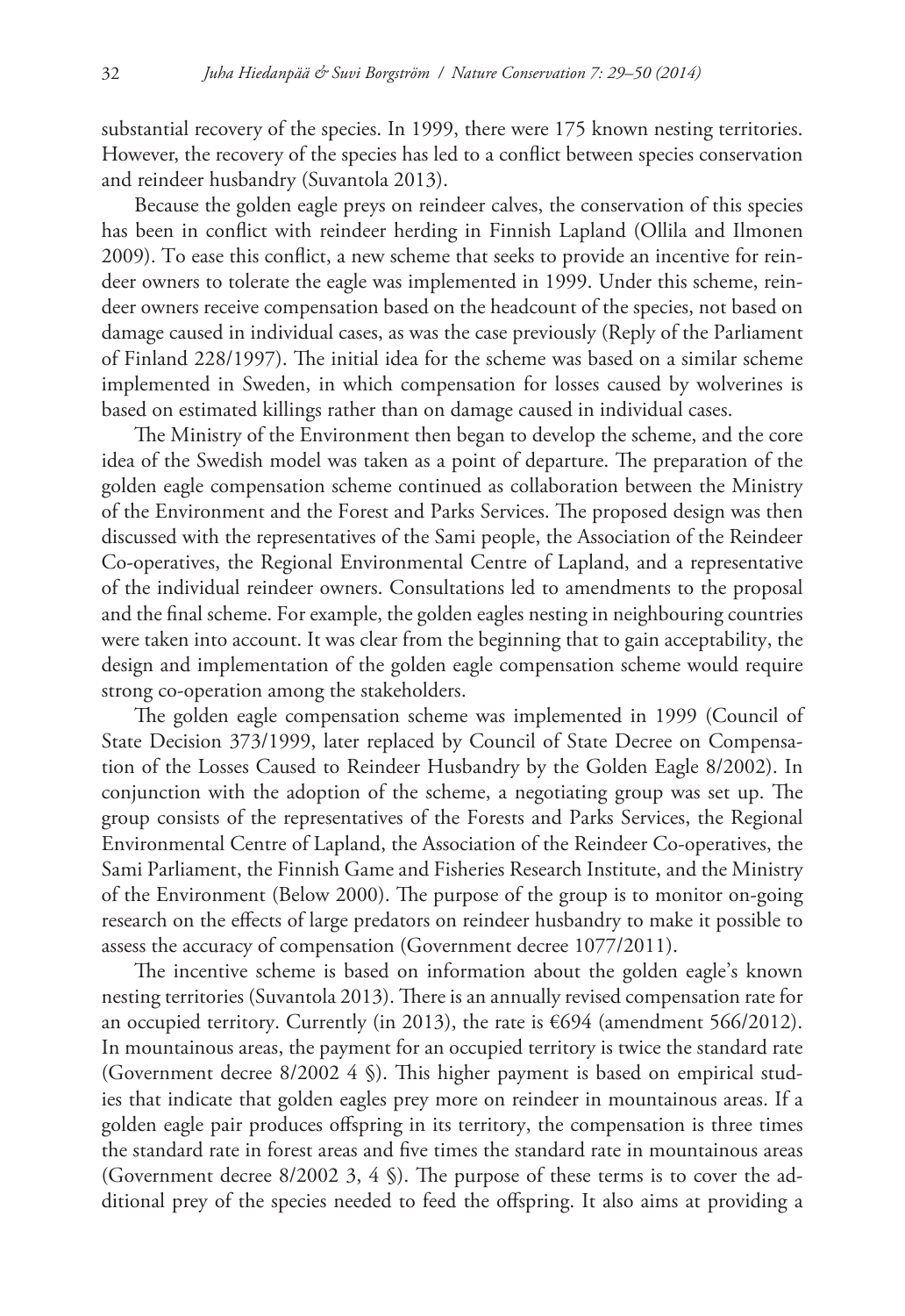continuing incentive as the amount of compensation increases with increased nesting and reproduction of the species.

The financial payment is made to individual reindeer co-operatives (Government decree 8/2002 6 §). If it can be proven that a golden eagle has killed a reindeer belonging to an individual reindeer owner, the co-operative must compensate the owner for the value of the reindeer (Government decree 8/2002 7 §). Otherwise, the cooperative decides how to use the annual payments. For example, the funds can be divided among the reindeer owners who have suffered losses, or the funds can be used for collectively beneficial projects, such as product development or meat production facilities (Suvantola 2013). This is the key difference compared to the Swedish model, where the payments are made to the political Sametinget, the Sami Parliament (Sellethin and Skogh 2004). The Swedish model was developed to increase the equitability of the scheme. By making the payment to those co-operatives where the territory of the golden eagle is situated, the occurring costs of the conservation are more likely to be met (Suvantola 2013).

# **Approach and materials**

Our empirical task is to analyse the social preconditions and institutional conditions underlying the motivational success of these cases. We define success not only by positive ecological outcomes but also by positive social, cultural and political outcomes. These instruments have been viewed as acceptable and legitimate amongst those affected and, consequently, have had positive effects on how biodiversity and its protection have been perceived (Paloniemi and Varho 2009, Horne et al. 2006, Suvantola 2013).

Nevertheless, both schemes are intended to provide incentives for biodiversity protection rather than merely relying on traditional direct regulation that prohibits certain types of activities and punishes violations. However, we argue that also other features have contributed to the success of these governance experiments leading to wider effects on biodiversity governance in Finland. Identifying some of the critical similarities and differences between these two cases should enable us to reach conclusions concerning the critical conditions for the institutional and regulatory design of nature conservation that motivates beneficiaries and stakeholders to participate and act.

The approach taken in this study is a combination of institutional economics (Bromley 2006, Hodgson 1998) and legal studies (Posner 2003), with a strong emphasis on pragmatism (Talisse and Aikin 2011, Dickstein 1998).

In institutional economics, pragmatism implies that "[i]ndividual habits both reinforce, and are reinforced by, institutions. Through this circle of mutual engagement, institutions are endowed with a stable and inert quality. Further, institutions play an essential role in providing a cognitive framework for interpreting sense-data and in providing intellectual habits or routines for transforming information into useful knowledge" (Hodgson 1998, 171). Habits – the repertoires of potential actions that sustain life – develop and change in environmental transactions that happen within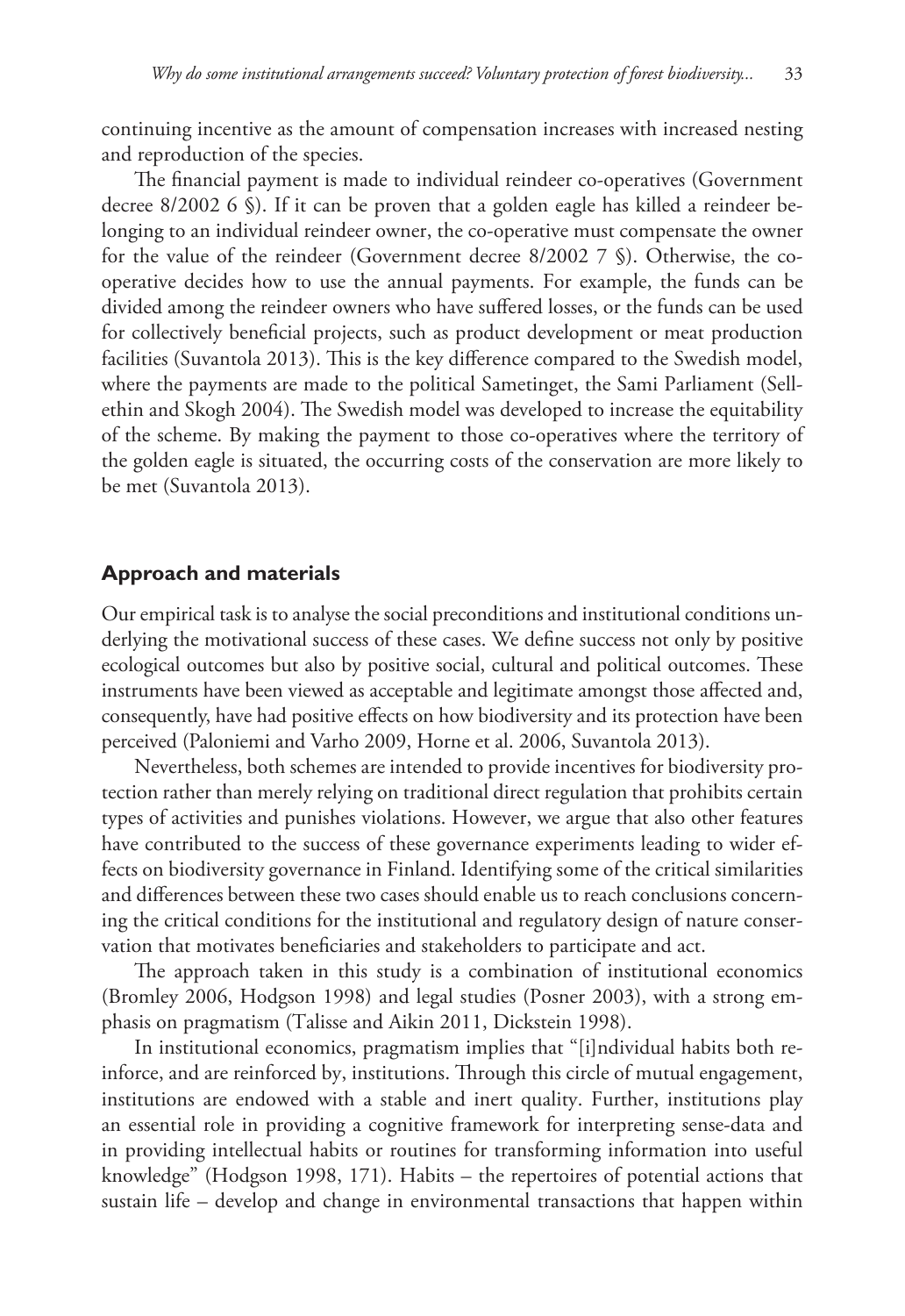and between institutional, social and technological domains (Dewey 1988, Herrmann-Pillath 2013; Hodgson and Knudsen 2013).

In legal studies, pragmatism implies that the approach to law is instrumental. Law is seen as an instrument used to achieve societal objectives by creating new formal conditions to change habits that are considered problematic (Posner 2003). Legal pragmatism entails that policy making is understood as a process of institutional experimentation (Hoffman 2011, Bulkeley and Castán 2012). From the point of view of research, pragmatism entails an empirical and abductive approach (Cooke 2006, Haack 2009).

Our research materials consist of legal and policy documents and scientific literature concerning both cases. In addition, we have applied qualitative research methods, namely, theme interviews and participant observation. The first author participated as an observer at the meetings of the NVT steering group (Punch 2005, 183). Between July 2003 and August 2006, the NVT joint group convened on 20 occasions. The author systematically documented every statement made at these meetings, recording verbatim what was said and taking note of the drift and tone of the argument. These meetings constitute the most important empirical material for understanding the NVT case. He interviewed five members of the NVT collaborative steering group in August 2005. The focused interviews addressed NVT and the organisational and institutional changes that NVT had brought about in the region of Satakunta. The second author conducted two interviews with the key persons behind the golden eagle compensation scheme in 2012. One was the practical contributor and the other the legal advisor of policy maker. The themes of the interviews included the birth of the instrument, the process of making it an instrument, and the functioning of the scheme.

The following result section is a thick description (Geertz 1973) of the institutional and social ground of these two instruments and policy experiments. Following the logic of abduction (Paavola 2004), the discussion section constitutes *the case*, i.e. we answer to our theoretical research question how habits and more formal institutions got stabilized.

# **Results**

# **Defining natural values**

# **NVT**

The collaborative steering group soon recognised that for natural values to become tradable goods, they had to be identified and itemised apart from their environment. The identification and definition of natural values for the purposes of NVT is based on the biological nature conservation criteria (BNCC) specified in the METSO program (Ministry of the Environment 2003). These criteria are effectively functional and structural characteristics of the environment that are considered valuable from a biodiversity point of view. No laws or other official norms stipulate the value or the requirement to protect the NVT sites. Habitats of special importance (as specified under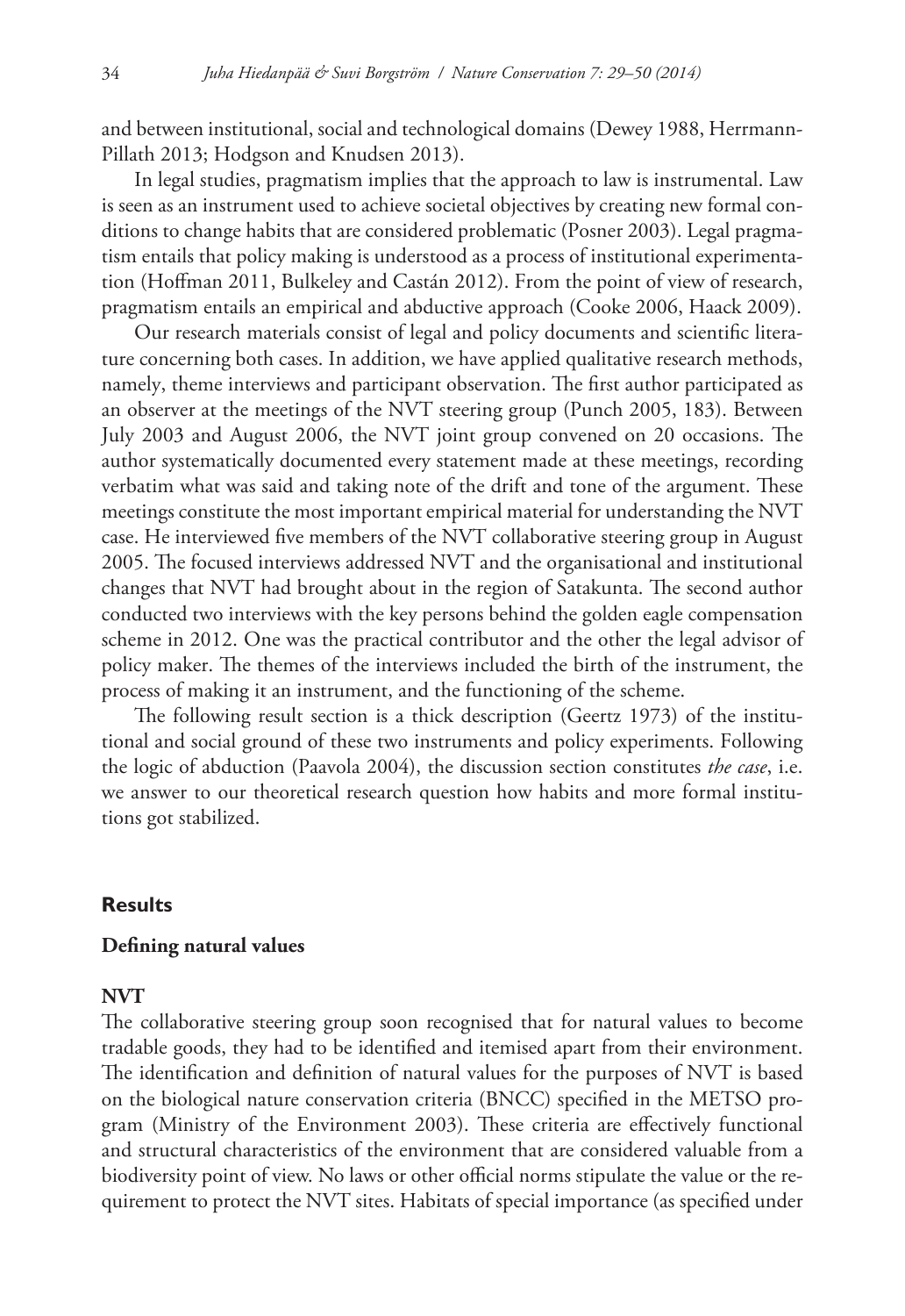section 10 of the Forest Act) and conservation areas designated under section 25 of the Nature Conservation Act are not eligible to be NVT sites.

In NVT, a natural value is owned by the person who owns the land that features a valuable structural or functional characteristic. From the landowner's point of view, NVT refers to a fixed-term contract concerning a certain land area, such as a patch of old-growth forest. In this way, the natural value becomes a transferable private commodity that the landowner can either sell or withhold from selling. Therefore, the state-as-buyer is primarily interested not in the land itself but rather in the ecosystem services produced by that biologically valuable patch of land. In other words, the natural value of the land is an intangible public commodity that the state wants to conserve.

The BBNC were adopted in the NVT scheme. However, these criteria have not been rigorously applied in every transaction, although the collaborative steering group has allowed for local exceptions, and the ministries have not objected. In this way, landowners have effectively been involved in defining the criteria upon which ecological characteristics have been defined as tradable commodities and the prices paid for them. In cases in which the conservation criteria have not been met but NVT contracts have been signed, the areas concerned have either been close to a nature conservation area or have been part of some other valuable habitat or the contract has involved management or restoration measures aimed at increasing biodiversity at the site.

The collaborative steering group decided that the prices of natural values would be determined based on losses sustained from forgoing timber production. In addition, payment was done for the natural value of the site and any forest management measures undertaken. Once the pilot project was underway, the emphasis shifted rapidly from the compensation of losses from forgoing timber production to natural values. The prices of these values were based on the surface areas of valuable habitats, standing trees, and the structural ecological characteristics of natural values. The latter included exposed decaying wood, burned wood, and broad-leafed deciduous species, especially aspen. Management measures are compensated for according to the Act on the Financing of Sustainable Forestry. The government has also contributed by declaring income from NVT to be tax exempt.

Instead of a fixed price table, the collaborative steering group created a five-tiered pricing framework for forest structures to help determine the economic value of each NVT site. The forest owner's tendering price could be higher or lower than that indicated by the pricing framework. If the asking price was higher, the forest owner was asked to give reasons for her or his price. No reason was needed if the price was lower, but the forest owner needed to be informed that he or she could have received a higher price. The referendary had a 15 per cent bargaining leeway in either direction. The price paid for natural values could not exceed the top level, but it could be lower than the lower limit.

# **Golden eagle**

In Finnish legal culture, wild animals have been regarded as *res nullius*, nobody's property (Määttä 1999, Francione 1995). Wildlife is part of nature, and the related risks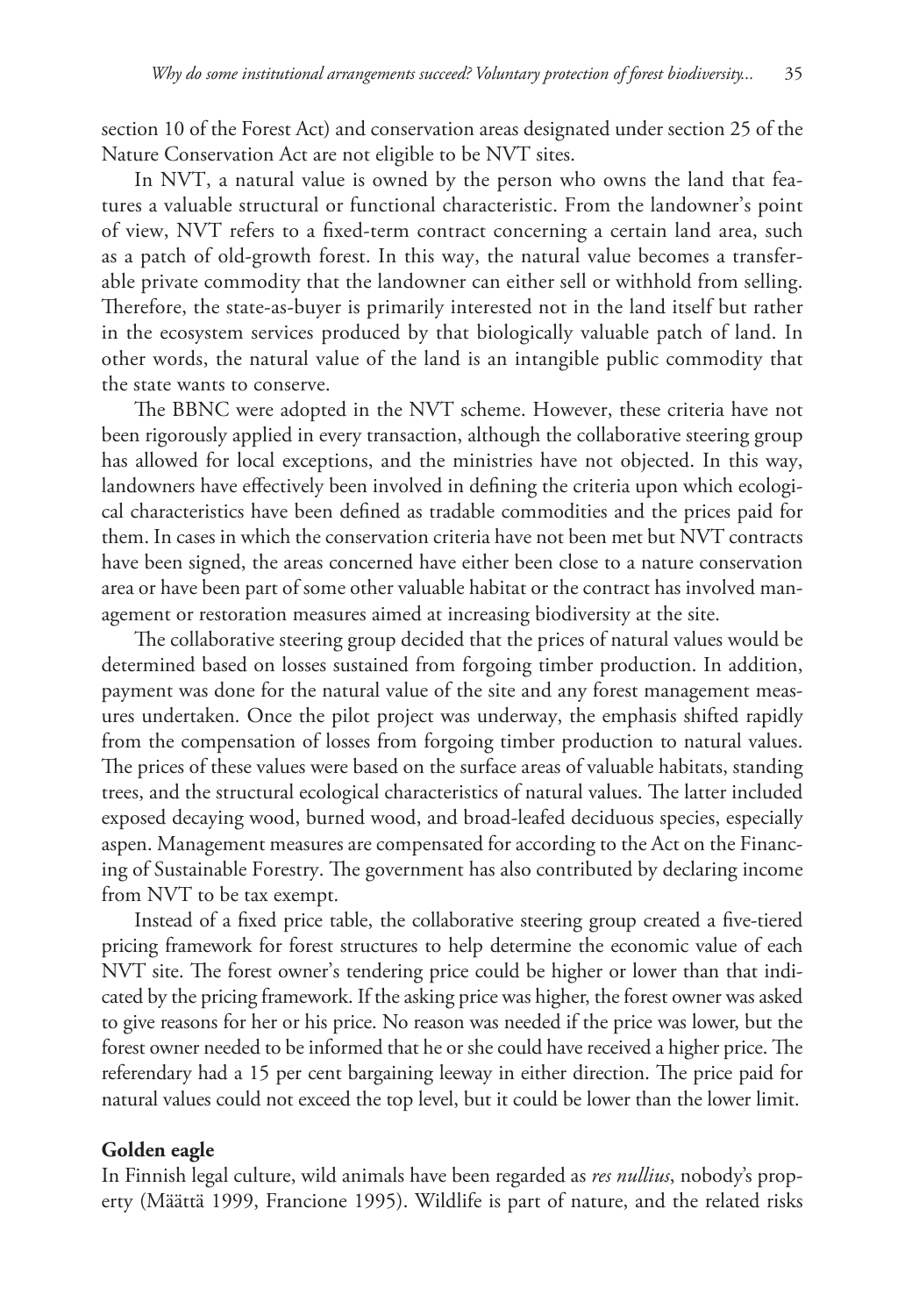are natural risks, which in principle are borne by private actors. Therefore, it could be argued that the state is not legally bound to pay compensation for losses caused by wildlife. By definition, monetary payments for "natural" losses are *subsidies* that the state pays voluntarily rather than compensation that the state has a legal duty to pay. However, it has also been argued that by protecting the damage causing species the state has removed the right of the people to defend themselves and their property against these natural risks and thus, the state could be held as liable for covering the losses caused by protected species (de Klemm 1996).

It is rational for the state to cover such damages; otherwise, those who suffer harm from wild animals would have an incentive to harass or kill the species that cause damage. The way in which the state compensates for the damage is relevant. By choosing the compensation measure, the legislature can regulate behaviour, habits, and perceptions regarding biodiversity protection. In the case of the golden eagle, the legislature created an incentive for conservation by paying for the natural values instead of for the damage caused by the species.

Previously, the presence of the golden eagle only created an economic burden for reindeer owners; now, they have an opportunity to gain economic benefit from the presence of the bird. This argument was used to convince the reindeer owners to commit to the scheme (Ollila and Ilmonen 2009). Under the verified damage compensation scheme, the golden eagle represented a loss of income and additional work for reindeer owners; under the incentive scheme, however, a found nest represents income. As the reindeer owners receive compensation each year, regardless of what damage has occurred, there is also an incentive to focus on protecting the reindeer rather than poaching or harassing the golden eagle. This behaviour is rational for both reindeer husbandry and conservation of the golden eagle.

#### **Attuning the organisations**

# **NVT**

Raimo Hakila took an active role in exploring new alternative approaches to protect and produce natural values. During the experimental phase, he was on the payroll of the Satakunta branch of the Central Union of Agricultural Producers and Forest Owners (MTK) (Hakila 2006). This type of activity is unusual for someone in his position as a well-known nature conservationist. Hakila wanted to arouse enthusiasm about the idea of NVT among landowners and their interest groups because the success of the project would ultimately depend on their commitment. His efforts eventually paid off as the opposition between conservation and protection began to fade and MTK members began to realise the potential of NVT.

Science also played a role in changing old habits. As soon as NVT was initiated, the collaborative steering group decided to convene an informal multidisciplinary group of researchers who would potentially be interested in studying the social and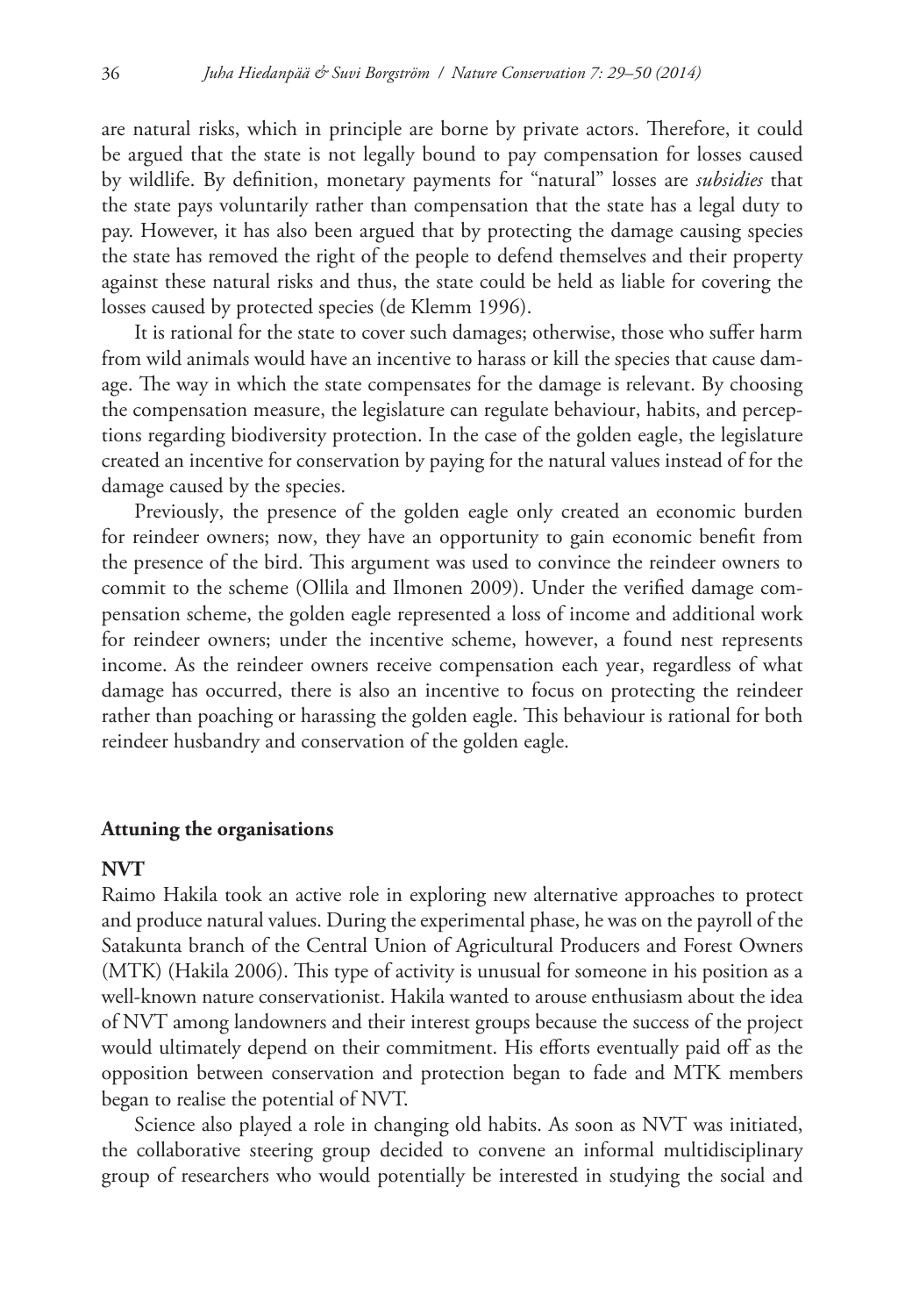ecological conditions for NVT. The circle of researchers from several universities and research institutes held its first meeting in Pori on 13 June 2003, just one week after the first official collaborative steering group meeting. A large number of researchers were interested in this voluntary arrangement for biodiversity conservation. This habit of convening in Pori once a year continued throughout the pilot.

The motivation for encouraging multidisciplinary research stemmed from the desire to gain a clearer picture of how NVT works in practice and what impact it has. The collaborative steering group primarily worked to achieve institutional goals, i.e., to create and establish the rules and practices of trading. However, the group has had confidence in the positive economic and ecological impacts of NVT. Most of the researchers who accepted the initial challenge to study NVT were social scientists, particularly economists. The composition of the circle is different from that in the Biodiversity Research Programme MOSSE (2002–2006), for instance, in which natural scientists are in the majority. The results were encouraging for the NVT pilot project (Horne et al. 2006, Juutinen et al. 2008, see also Hiedanpää and Bromley 2012, Primmer et al. 2013).

## **Golden eagle**

As noted above, the golden eagle compensation scheme was subsequently revised as the responsibility for compensation was transferred to the Ministry of Environment. Therefore, it was easy to build a new scheme at the administrative level because there were no old organisational habits or structures to be changed.

The greatest organisational change was the increased collaboration among the authorities (the Ministry of the Environment, the Forest and Parks Services, and the Regional Environment Centre in Lapland), volunteer bird watchers, and reindeer owners. This collaboration was formalised with the establishment of the working group in conjunction with the adoption of the scheme. The group follows on-going research on the golden eagle and its effects on reindeer husbandry (Suvantola 2013).

The systematic search for golden eagle nests started as early as 1958, and the Forest and Parks Services have been responsible for the identification and management of golden eagle nests since 1983. Given that the golden eagle compensation scheme adopted in 1999 is based on information about known nesting territories, there was a need for more research and information sharing between the reindeer owners and researchers to ensure the accuracy of the payments. The territories are monitored twice annually: decorated nests (occupied territories) are counted in May, and the offspring are counted in occupied territories in June. Each year, the Forest and Parks Services inform the representatives of each reindeer co-operative about known nests. In turn, the reindeer owners inform the Services representative about potential or suspected nests, which are then monitored by the Forest and Parks Services (Suvantola 2013). Most of the fieldwork is conducted by 30 volunteer bird watchers who have been authorised by the Ministry of the Environment (Below 2000). Thus, the role of the bird watchers was formalised as a result of the adoption of the compensation scheme.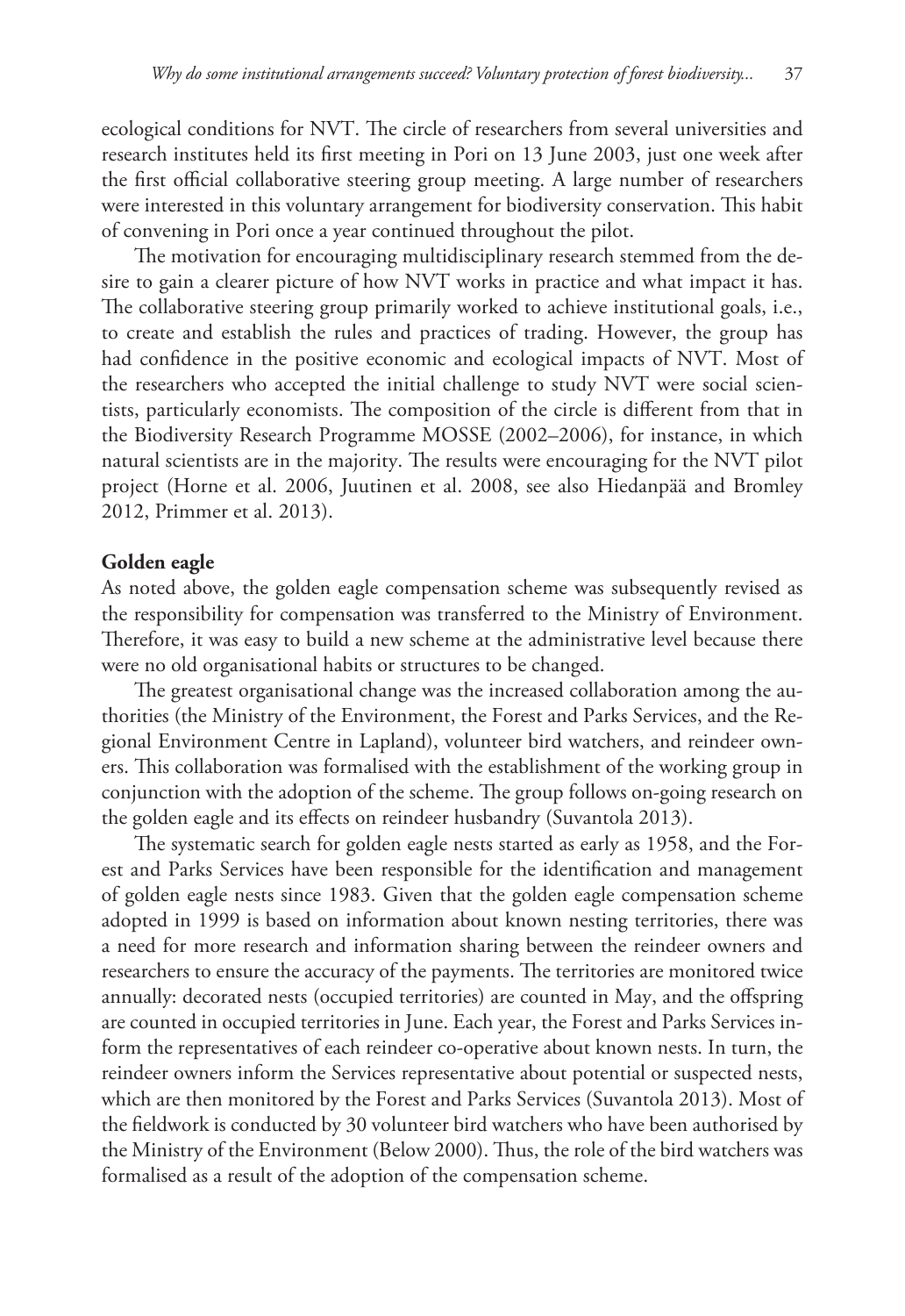#### **Matching the instrument to local customs and habits**

#### **NVT**

In NVT, forest owners now had two alternatives: they were compensated for refraining from doing anything or for making an active choice to do something. In the passive approach to natural values production, forest owners simply allow natural values to exist. In the active approach, they may increase the amount of exposed decaying wood, remove species that do not belong to the habit in question, or perform other management or restorative activities to preserve or strengthen natural values. Approximately 40 of the 115 NVT contracts involve active measures by forest owners. Compensation for forest management measures is paid in accordance with the Act on the Financing of Sustainable Forestry.

Hakila and other members of the collaborative steering group were been unanimous in their view of landowners: with respect to the protection of biodiversity, landowners are motivated not by a sense of moral obligation but by the possibility of financial profit. Hakila in particular stressed that individual motives for action are not important in instrument design; what matters is that agreements are reached, that the principles of NVT are more widely adopted, that people learn what the programme is about, and that trading achieves a more established position in the protection of biodiversity. According to Hakila, the sense of moral obligation will follow later of its own accord.

One of the ways in which forest owners' sense of profit were bolstered was by helping them identify natural values in their own forests and determine the price of these values. The collaborative steering group repeatedly emphasised the need to strengthen landowners' commitment to voluntary conservation. Traditionally, nature conservation areas have been kept strictly separate from land designated for forestry use. Hakila, in particular, argued for the need to combine these two categories into a concept of a commercially managed forest in which forestry is practised in such a way that no danger is caused to the typical or unique natural values of the area or, indeed, where those values are reinforced by the practice of forestry. By giving up a small slice of the traditional value added by forestry, it is possible to protect biodiversity and increase economic activity at both the individual and regional levels.

Hakila also attempted to integrate economic history and local activity as part of the protection of biodiversity and sustainable use. Virtually all areas that are significant from a biodiversity perspective, have been objects of human activity and that the safeguarding of biodiversity in these areas requires the continuation of that activity. This was a positive message for farmers in two ways: first, they were no longer accused of impoverishing biodiversity, and second, their active contribution was needed to help resolve the biodiversity problem.

#### **Golden eagle**

What makes the golden eagle case especially interesting is that reindeer husbandry is a traditional source of income for the Sami people. The Sami, who are the only indigenous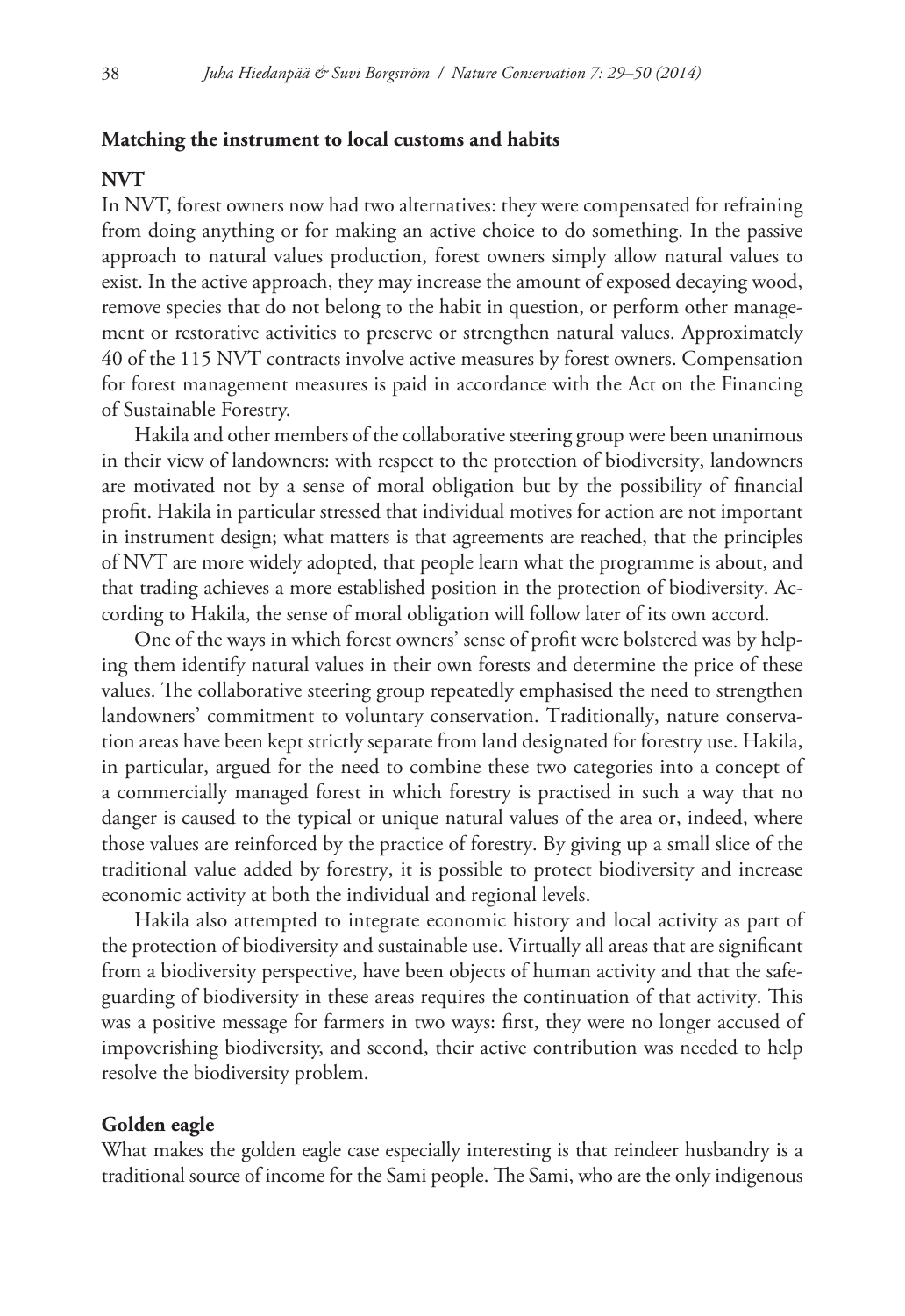people in the European Union, are a minority whose language and culture are protected by provisions such as Article 27 of the International Covenant on Civil and Political Rights. This article allows special treatment (positive discrimination) for the Sami to protect their culture and may also be used as a material basis for the protection of their culture. Both forms of protection are safeguarded by the fundamental rights set out in the Finnish Constitution. In addition to the conflict that the recovery of the golden eagle has caused between the conservation of the species and reindeer herding, other environmental conflicts related to the traditional livelihoods of the Sami have arisen. For example, the conflict between state forestry and Sami reindeer herding led to appeals to the UN Human Rights Committee (UNHRC) (Raitio 2008). Although indigenous people are often viewed as ideal nature conservationists, it is important to recognise that not all indigenous lifestyles are necessarily compatible with environmental conservation (Heinämäki 2010). Practices such as hunting and the harvesting of natural resources may conflict with environmental legislation.

According to a survey conducted in 2005, the reindeer owners' attitudes towards nature can mostly be described as utilitarian. Most reindeer owners accept the presence of carnivores in reindeer herding areas, but only if the damages are fully compensated; they also feel that humans have the right to regulate the population of wild animals as they wish (Sippola et al. 2005). Thus, to gain acceptability, a conservation scheme must facilitate the sustainability of reindeer husbandry and be compatible with local customs and habits. Compared to the verified damage compensation scheme, the incentive-based scheme is more successful in this regard, as it makes it unnecessary to look for carcasses, which saves fuel and labour costs associated with verification (Rollins and Briggs 2006). Participation in the scheme does not necessarily require the reindeer owners to conduct any active work. The co-operatives receive compensation each year, regardless of what damage has occurred and regardless of their active participation in the identification and management of golden eagle territories. Naturally, it is in the herders' interest to report the nests they find, as the compensation is greater when more nests are found.

Nevertheless, the scheme did not gain full acceptance immediately. The Supreme Administrative Court in Finland had to review the incentive scheme, as one of the co-operatives made an appeal against the compensation decision in 1999 because the compensation did not cover the confirmed losses of the co-operative. The co-operative consisted mainly of Sami people and argued that the scheme was contrary to Article 27 of the United Nations International Covenant on Civil and Political Rights (1966). That covenant states that in States containing ethnic minorities, for example, persons belonging to such minorities shall not be denied the right, in community with the other members of their group, to enjoy their own culture. The Supreme Administrative Court found in its decision (KHO 12.9.2002 file 2154) that the incentive scheme did not deny the right of the Sami people to enjoy their culture.

Over the years, however, the reindeer owners have learned to trust in the accuracy of the compensation, and the scheme has gained acceptance (Sippola et al.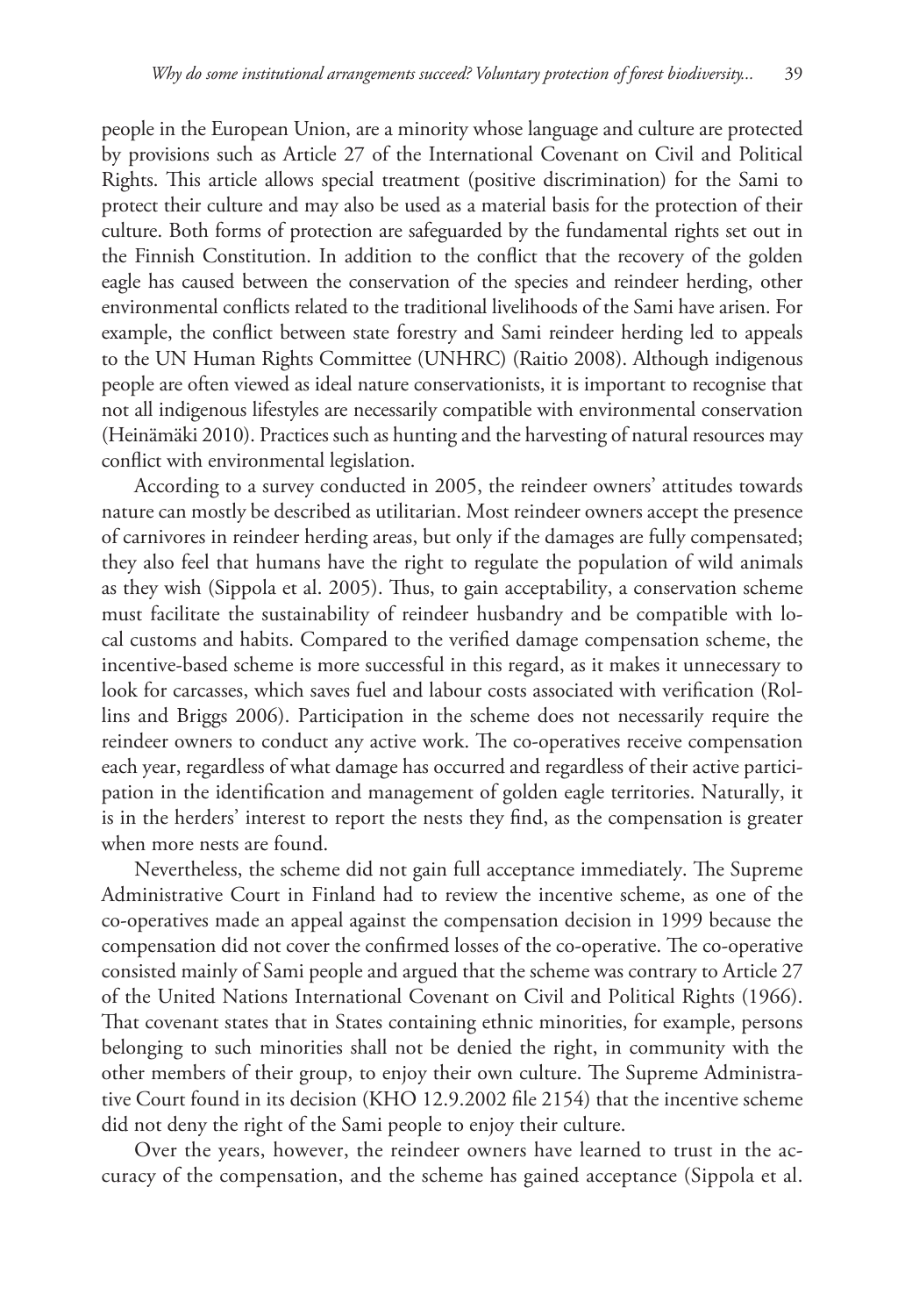2005). The role of the research and the trust towards the researchers have been important in this regard. As reindeer owners have become convinced that the compensation rate would increase as new occupied territories were found, but not vice versa (that is, there is no collective punishment for destroyed nests, as the compensations already paid are not required to be paid back), the trust felt by reindeer owners towards the scheme and authorities has increased (Suvantola 2013, Ollila and Ilmonen 2009).

The incentive-based scheme has enabled a shift in reindeer owners' behaviour. Instead of using time and money to find reindeer carcasses and verify damage, they are now able to act for golden eagle conservation because they have incentives to both inform the authorities of nests found and protect their reindeer from damage.

# **Normalisation of the success**

# **NVT**

NVT became standardised with the renewed law on "Financing Sustainable Forestry" (Law on the Financing of Sustainable Forestry 544/2007) in 2008. However, the original parameters have not survived unscathed. The authoritative agents changed some features as the policy innovation was formalised. First, natural values (ecosystem services) are not actually paid for; only the values of timber losses are compensated, according to the list price of  $\epsilon$ 39 per hectare per year. This modification was required because the EU forbids the Finnish government to support forestry in a way that might distort competition with regard to forest-related goods (European Commission C (2008)460/2, Brussels, 13 II 2008.) Second, *all* accepted sites must fulfil the Biological Nature Conservation Criteria (BNCC) (Ministry of the Environment 2003).

The NVT scheme needed to be revised because the EU Commission required the scheme to be consistent with the state aid regulations of the Treaty on the Functioning of the European Union. According to the commission, the forest owners can only be compensated for loss of income (European Commission C (2008)460/2, Brussels, 13 II 2008). Thus, the state cannot offer any compensation that is greater than the loss of income resulting from forgoing timber production, even for sites that would be highly valuable for nature conservation purposes.

In the initial scheme, the price varied according to the ecological significance of the natural values being protected, timber losses, and completed management work, and site selection was contingently stretched outside the criteria of the BNCC. This approach enabled forest owners to suggest the inclusion of areas of lesser importance in the same conservation package as significant areas. However, all contracts must include sites that fulfil the BNCC. In these cases, payments for minor natural values were minimal. In addition, the latitude in price negotiations (+/- 15 per cent) was removed from the formalised NVT. One other change from the original NVT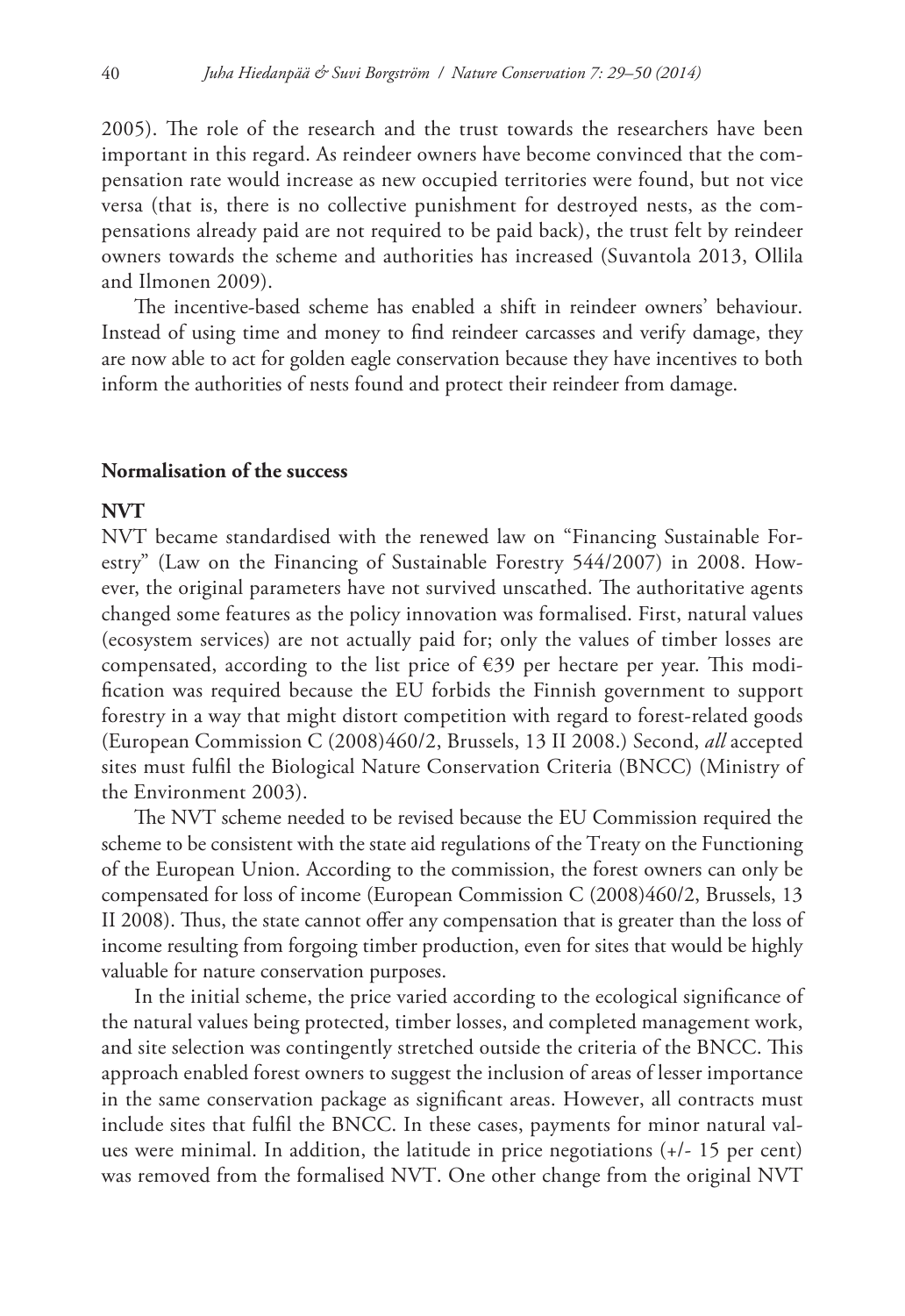scheme is that most of the new contracts are permanent rather than for a period of ten years. The new formal policy instrument is now very different from what was successfully implemented in southwestern Finland. In other words, NVT changed as it became formalised. The EU and Finland redefined it to suit their purposes, their authorities, and their competencies. The new product differs from the original general idea. This formalisation process highlights potential institutional barriers to experimenting or learning through experiments, such as inflexible legal norms or their interpretation.

# **Golden eagle**

The golden eagle compensation scheme has been in place since 2000. During this time, the number of known nesting territories has increased from approximately 175 in 1999 to 310-390 in 2012 [\(http://www.metsa.fi/sivustot/metsa/fi/Luonnonsuojelu/La](http://www.metsa.fi/sivustot/metsa/fi/Luonnonsuojelu/Lajitjaluontotyypit/Uhanalaisetelaimet/Maakotka/Sivut/Maakotka.aspx)[jitjaluontotyypit/Uhanalaisetelaimet/Maakotka/Sivut/Maakotka.aspx](http://www.metsa.fi/sivustot/metsa/fi/Luonnonsuojelu/Lajitjaluontotyypit/Uhanalaisetelaimet/Maakotka/Sivut/Maakotka.aspx) (17.05.2012). In ecological terms, the scheme can be considered a success. The scheme has also earned the approval of those involved. A survey conducted in 2005 indicated that the reindeer owners were roughly split between those who were fully or mostly satisfied (48 per cent) and those who were not (41 per cent), even though a larger share had a positive view of the scheme (Sippola et al. 2005). However, attitudes changed when the reindeer owners were asked about their willingness to maintain or change the existing incentive scheme. One-fifth of the reindeer owners wanted to maintain the golden eagle incentive scheme as it was, and half wanted to maintain it with some amendments. Only 3 per cent were willing to restore the confirmed damage compensation scheme, and 6 per cent felt that another scheme would be better (Sippola et al. 2005). Therefore, it appears that the overall principle of the incentive scheme has been widely accepted even though the reindeer owners do not consider the design of the scheme to be entirely satisfactory.

Apart from the changes made to the compensation rate, which has increased with the market price for reindeer meat, the scheme has remained almost the same over time. An amendment (amendment 839/2005) was made in 2005 to take unoccupied territories into account if decorated nests or offspring had been found in the previous two years. This amendment was based on the fact that golden eagles may have several nests in a single territory, some of which may not be known, and a pair may change its nesting site from year to year (Suvantola 2013).

According to a representative of the Forest and Parks Services, co-operation between the researchers and reindeer owners has been smooth (Ollila and Ilmonen 2009). To enhance the search for nests, which is largely based on voluntary work conducted by bird watchers, the Forest and Parks Services began to pay awards of €100 for new nests found in the spring of 2012. This procedure was consistent with proposals made by reindeer owners when they were asked how the scheme could be revised. According to the survey, 10.8 per cent of the reindeer owners suggested improved nest surveys and clarification of the size of a territory (Sippola et al. 2005).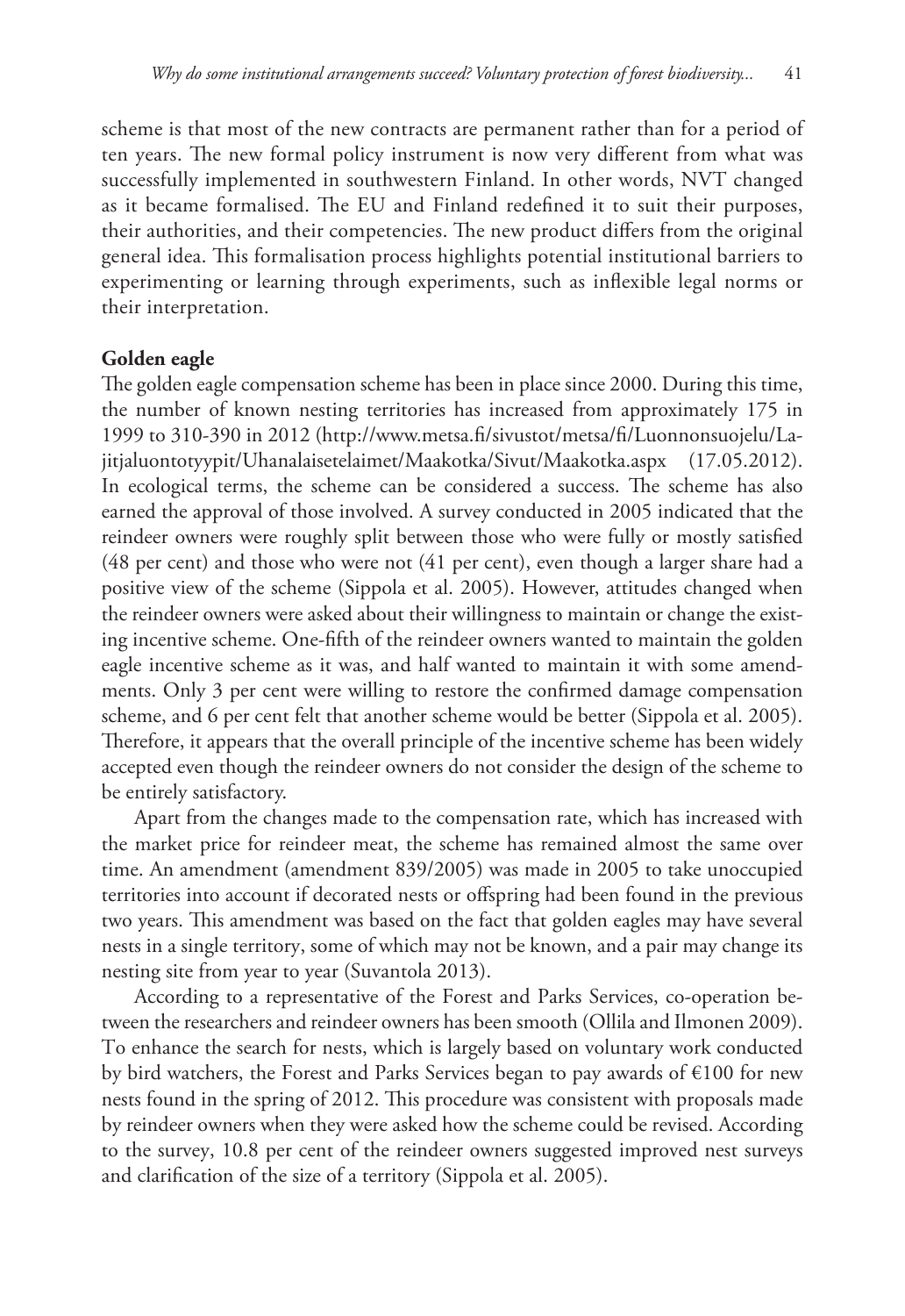# **Discussion**

Having covered some key features and properties of these two PES schemes, the question of why these instruments have succeeded remains. We argue that there are three major elements to the success of these schemes. These elements are institutional entrepreneurship, trust, and crowding-in.

## **Institutional entrepreneurship**

One citizen – Raimo Hakila – was particularly active in NVT. He had the entrepreneurial creativity that the scheme needed. This breed of entrepreneurship is institutional because it led to the renewal of the entire setting of organised and unorganised collective action (Battalina et al. 2009). In the final analysis, it was not just Hakila who made the difference but rather the entire network of collaboration that produced and mobilised different types of capital. In the same vein, the golden eagle case was built on the activism of key people. In this case, however, those entrepreneurial minds did not emerge from the civil society but rather from the realm of legal advisors. The original task was to copy the wolverine compensation scheme used in Swedish Lapland to address the problems with the golden eagle protection scheme used in Finnish Lapland. However, the process was not as simple as copying the Swedish scheme; rather, it entailed institutional design, adjustment, and fine-tuning, of which one civil servant took charge.

A few common features in entrepreneurial activities help explain why they become successful. As a radical invention, NVT promised to change habits of thought and organisational routines that hindered the ability to view protection and production as coexisting, i.e., protection as a mode of production. Because of these changes in thinking and routines, the protection of forest biodiversity no longer meant that the protected areas were permanently excluded from the realm of meaningful use. Instead, as part of NVT, the protected areas came to be seen as part of the economic realm. The incentive not only motivated the forest owners and administrators to act in new ways but also motivated them to think differently, which is one aspect of successful habit change. In other words, the habits of thought (language use) changed, and the concept of *Luonnonarvokauppa* (natural values trading) came to denote all types of voluntary and fixed-time protection and became a metaphor that created opportunities for productive protection. A similar shift in habits occurred in Lapland. Under the new scheme, the presence of the golden eagle is an economic asset, not a nuisance that hinders economic activities. The protection of biodiversity is internalised in the practices of reindeer husbandry.

One could say that the habits of the regulator and the agents changed. The space of possible economic actions was altered, which had long-term effects on forest owners and reindeer herders and on the principals in charge of how these instruments are exercised and developed. Drawing from the legal literature, we can see that the legal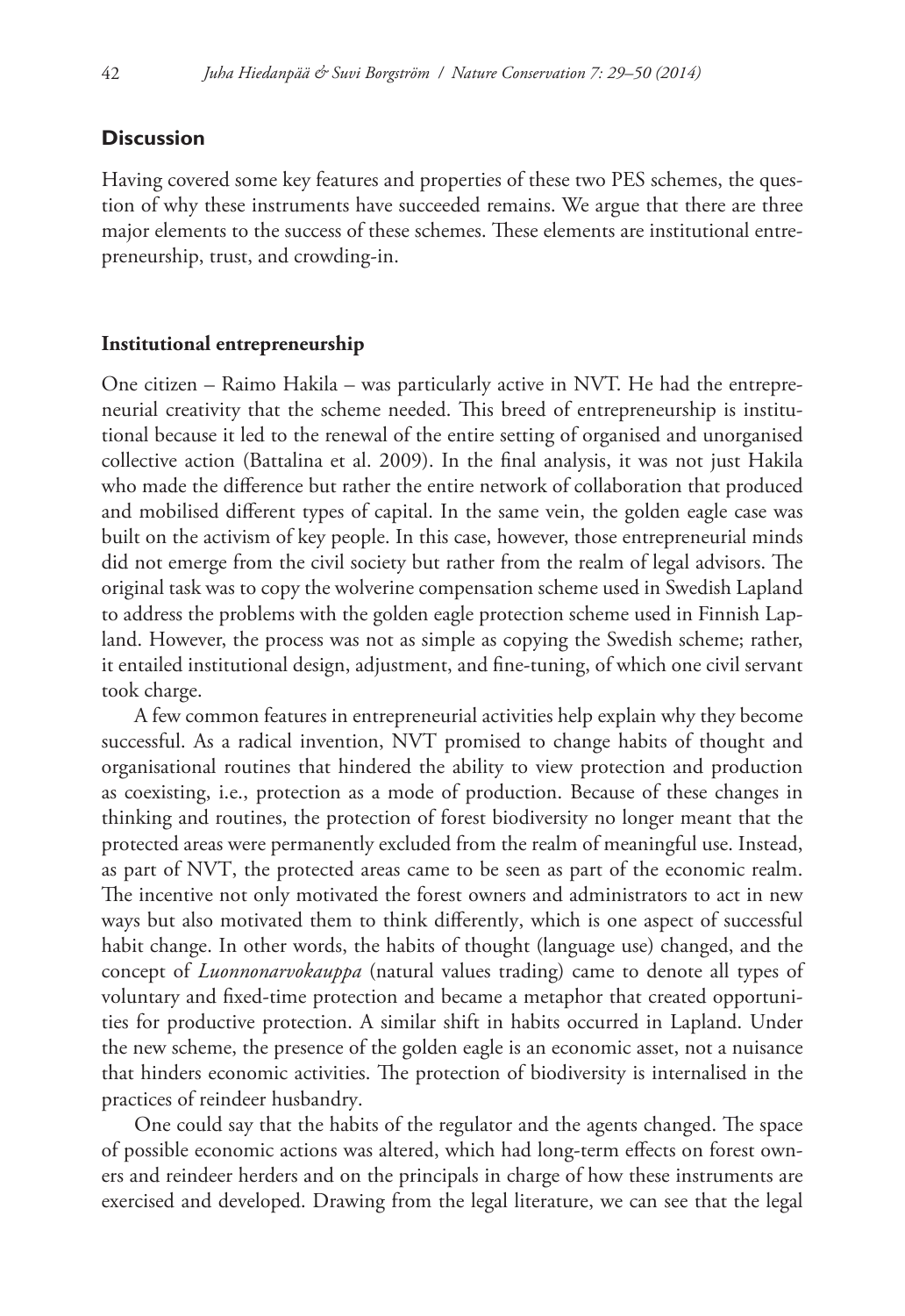equivalent of the principal – the regulator – does have the final say in terms of how the instruments are designed and implemented. The regulatees faced an NVT that was quite different after the experimental phase written into the Law of Sustainable Financing of Forestry. The habits of mind of the regulatees had, however, already changed in favour of NVT. The strong positive image of its principles was sustained even though the scheme itself was now much tighter than it was in the experimental phase. This type of institutional surprise did not occur with the golden eagle because of the scheme's tight initial design.

Both of our cases indicate that the Schumpeterian creation of a new product, producer, seller, field, and market requires more than simply a shift in language and modes of speaking; it requires motivated action (Schumpeter 1980). In the cases considered here, the conditions of motivation point in a similar direction, namely, towards intensive collaboration between the principals and the agents (stakeholders), i.e., the regulator and the regulatees. This collaboration provided the conditions for experimentation, persuasion, and immediate feedback.

#### **Producing trust**

In modern law, the key normative function of the legal system to provide security and stability is achieved ideally through fixed norms and standards. Regulatory instruments based on voluntary action and flexible norms, such as the instruments considered in our case studies, seem to contradict these key legal values (Ruhl 2012). However, as our case studies show, other mechanisms can also be used to provide the stability and security of expectations needed for success. The success of the voluntary instruments builds on the level of confidence in the workability, results, and continuity of these instruments. In our cases, building trust between the regulatees and the regulator has been the key element in this regard. Almost paradoxically, this trust and confidence rest on the trustworthiness of the regulator and the managerial principals. In the case of NVT, not all the regulatees were pleased with the new legal interpretation of NVT in 2008 (Hiedanpää and Bromley 2012).

Trust has been defined in various ways, but a common feature of all the definitions is reciprocity (Fukuyama 1996). For trust to exist, there must be one party that trusts and another party that is trusted. Trust is not only a volitional feature of human interaction; it is also a property of more tacit interrelation and interactions, that is, the interdependence between people and their environments. Together with reciprocity, trust can be characterised by the concept of the security of expectations (Commons 1990).

In our cases, the legislator enabled trust to be built by choosing the use of voluntary instruments. The use of coercive rules and criminal sanctions can deprive people of the experience of being trusted, which destroys the possibility of trust. In that case, legal norms become surrogates for trust. Seen from another perspective, the regulatee must have confidence in the institutional arrangement, broadly understood, that the regulator has initiated and implemented (Sennett 2006). The relation of confidence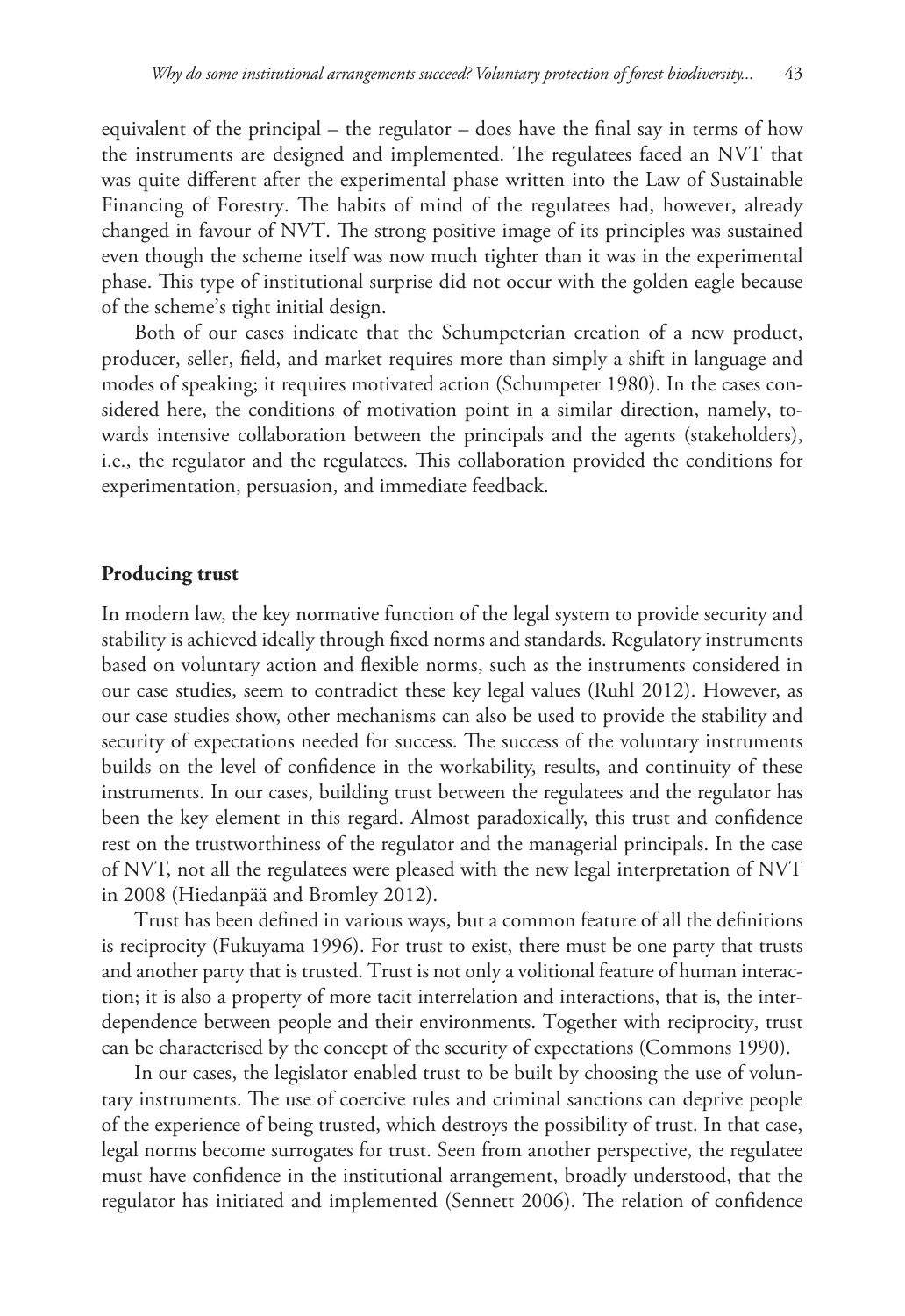is between the regulatees and an institutional arrangement. In both of our cases, the regulatees exhibited confidence in the principles and workability of the schemes, which again helps to explain the success of these schemes.

What is relevant for our case studies is how the sense of being trusted affects individual behaviour and character and identifying the effects in a wider setting of collaboration. Being trusted means being held accountable for the trust of the truster, being held to a standard of behaviour that allows relationships to form and be sustained, and being held responsible by social approbation and feelings of guilt and failure (Mitchell 2001). According to Mitchell, perhaps most importantly, to be trusted is to be considered trustworthy. He also notes that to be told we are trustworthy requires us to behave in a way that reflects that gift (Mitchell 2001). Hakila is widely held to be worthy of trust in the field of forest biodiversity protection in southwestern Finland, and he has actively used this collectively assigned position to expand the positive influence of it. Similarly, in the golden eagle case, trustworthiness is a feature of active and necessary collaboration that constitutes and maintains the workability of the compensation scheme.

The theory of reciprocity suggests the importance of building trust rather than relying on criminal sanctions and coercive regulations, as trust motivates people to act in certain ways (Kahan 2002). This theory is based on social science evidence that individuals in collective action settings do not adopt a materially calculating posture but rather prefer a richer, more emotionally nuanced reciprocal posture. When individuals perceive that others are behaving co-operatively, they tend to be motivated by honour, altruism, and similar dispositions to contribute to the public good, even without the inducement of material incentives or sanctions (Kahan 2002). Individuals thereby help to secure the environment of security of expectations. Trust can motivate people to contribute to the common good because individuals who have faith in the willingness of others to contribute their share will be more likely to voluntarily respond in kind. The logic is that if some individuals conclude that those around them are inclined to contribute, they will respond by contributing in kind, prompting others to contribute, and so on until a highly co-operative state of affairs takes root (Kahan 2002). This process is exactly what we witnessed in our cases.

In addition to creating conditions that enable trust to be built, trust must be sustained. As multi-round public good experiments have shown, communication and interaction are critical elements in producing and sustaining trust (Ostrom 2000). This feature of continued interaction and communication is present in both of our exemplary instruments. A good example of how the lack of communication can lead to distrust and unwillingness to contribute to the conservation is the establishment of the Natura 2000 network in Finland. The distrust between the forest owners and the environmental authorities has had a far-reaching effect on their relationship (Hiedanpää 2002). The NVT scheme has attempted to rebuild that trust.

Communication is also relevant to the question of what binds a trusted person. Although potential harm to reputation and personal loss serve as motivations to maintain trust, those are not expressions of trust as such but rather calculations. According to Ben-Ner and Putterman (2001), these calculations serve as surrogates for the personal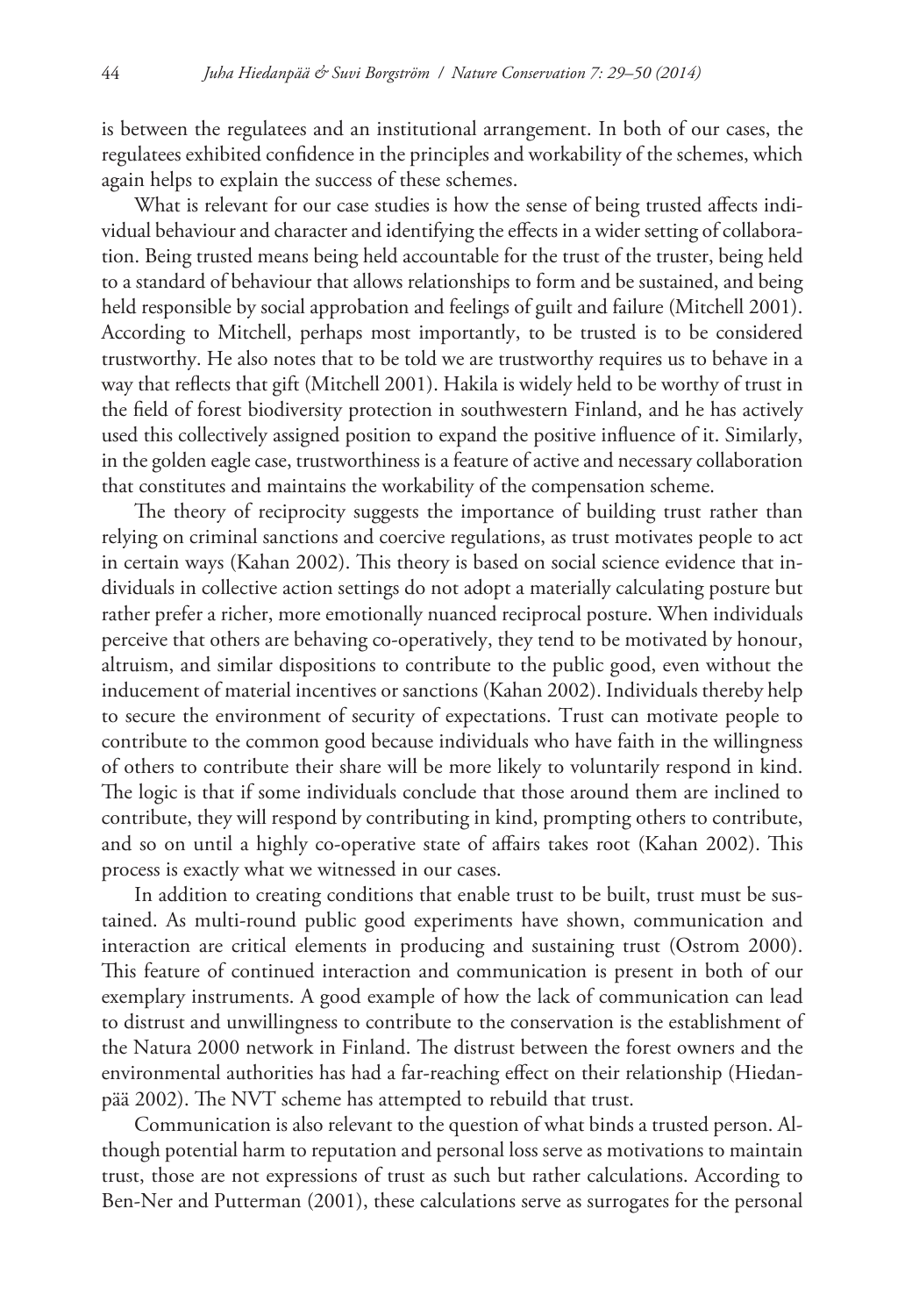contact that most effectively builds trust. Experiencing, understanding, and accepting the responsibilities that we have as trusted persons is what makes trusting possible without the need for calculation at all. Even if trust begins with calculation, calculation cannot sustain trust. Positive consequences of the exercise of trust produce more trust. Positive consequences of confidence produce more confidence. These processes contribute to a legal and social environment that can be characterised as having higher a security of expectations. Mere rational calculus does not sustain trust. Continuity also involves a moral dimension, which relates to what has been termed "crowding-in".

# **Crowding-in**

When selecting regulatory instruments to be used, a pragmatic legislator may sacrifice the coherence of the legal system to achieve the best societal outcome. In our case, the best outcome is biodiversity protection. For instance, financial incentive schemes such as NVT and the golden eagle compensation scheme might contradict the legal system, which prohibits the intentional destruction of biodiversity. In other words, why should society pay people to obey the law?

The use of voluntary and economic instruments has been accused of contradicting the polluter-pays principle and moral norms (Oksanen and Kumpula 2008). The argument maintains that individuals do not deserve a reward for complying with legal norms, and if an individual violates the norm, he or she should be punished. When we take a more pragmatic starting point and consider all the information and social context, compensation for damages caused by golden eagles to reindeer husbandry and payment for forest owners to conserve biodiversity on their land are justified.

The question of whether the state has a legal duty to pay compensation for losses caused by wildlife is legally unclear and even debatable, but it is certainly reasonable to cover these losses to avoid more serious harms and conflicts. Refusal to compensate those losses would contribute to the strengthening of the emotional regime in favour of the illegal killing of damage-causing animals (Oksanen and Kumpula 2008). The question of how to compensate for the damages then becomes more important. Compared to the verified damage compensation scheme, the incentive-based scheme has a clear advantage in terms of preventing the moral hazard problem, i.e., a situation in which those suffering the losses receive full compensation and thus have no incentive to carry out damage-abatement measures (Rollins and Briggs 2006).

There is also a concern that economic incentives create an unsuitable attitude towards conservation: the intrinsic value of biodiversity will not be honoured, and biodiversity instead becomes a means to receive income. For instance, payments for ecosystem services have sometimes been shown to have an adverse effect by decreasing the intrinsic motivations to contribute to ecosystem services. This phenomenon, also called "crowding-out", occurs when internal intrinsic motivations are in conflict with external (economic) incentives (Bowles 2008). For example, the institutional change in blood donation systems based on financial payments reduced the total amount of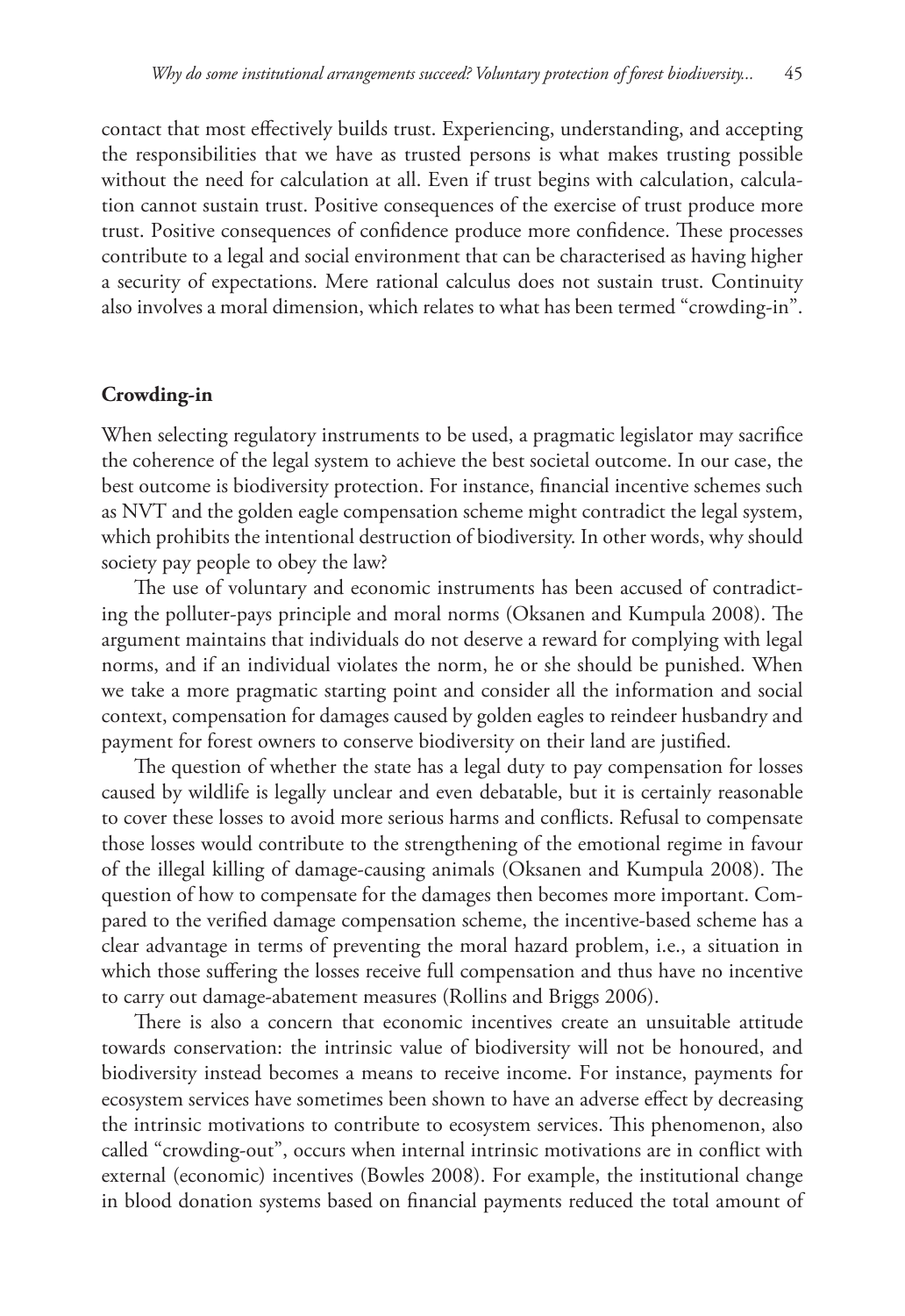blood received. Most donors consider blood donation to be a moral obligation; therefore, a change in the rules of the game eroded the moral grounds of the practice of "giving" blood. Payments corrupted the moral order of blood "donations". This change could also occur with PES programs (Dedeurwaerdere 2005).

But notice that if the actual payment is not cash but, for instance a health service that is worth money the crowding-out effect does not exists to the same extent (Lacetera et al. 2013). The purpose of blood donation is to support life and health. If the purpose of the donation scheme is the same, then it is considered more acceptable. There is evidence of the emergence of order of the opposite type. The crowding-in effect means that people conform and entrain with a new norm that may also become a new moral standard (Vatn 2005). We could conclude that this change occurred in southwestern Finland with NVT. The key to the crowding-in effect was that the programme enabled new mental habits concerning biodiversity protection as an economic activity. Hence, the PES program unintentionally strengthened the moral commitment to safeguard biodiversity. Landowners, as sellers of natural values, felt it was important for them to have real-life contacts with the buyers as they discussed and agreed upon the terms of the trade (Hiedanpää and Bromley 2012). In the case of the golden eagle, the reindeer owners are concerned about their income and the continuity of their traditional livelihoods. The eagle has become a real and tangible symbol of these concerns. As such, reindeer herders are not primarily motivated by a sense of moral obligation. Paradoxically, then, the crowding-out effect is not likely to become a problem. The same is true for the NVT case: as far as the protection of biodiversity is concerned, landowners are motivated less by a sense of moral obligation than by interests of financial profit. Furthermore, there is evidence that those who would conserve nature for altruistic reasons rather stayed out than entered a contract (Primmer et al. 2014).

# **Conclusions**

The purpose of this paper was to explore why NVT and the protection of the golden eagle can be considered successful biodiversity policies. We have provided a detailed description of the substantive and procedural details of these instruments. We have identified the following reasons for the success of these schemes. First, there was an institutional entrepreneur, that is, an active individual or a group who initiated the key principles of the scheme. Second, this entrepreneur created social incentives for the stakeholders to collaborate in drafting the rules, principles, and practices for the schemes, which in turn, developed agents' confidence in the schemes and trust amongst the agents. Third, due to the collaborative changes in habits of mind and action, the schemes fit with the productive practices and customs of local livelihoods and encouraged the agents and regulatees to voluntarily adjust their behaviour.

This study also highlights the potential institutional barriers that may prevent learning through regulatory experiments and developing governance accordingly. On the one hand, regulatory flexibility and willing regulators are needed for experiments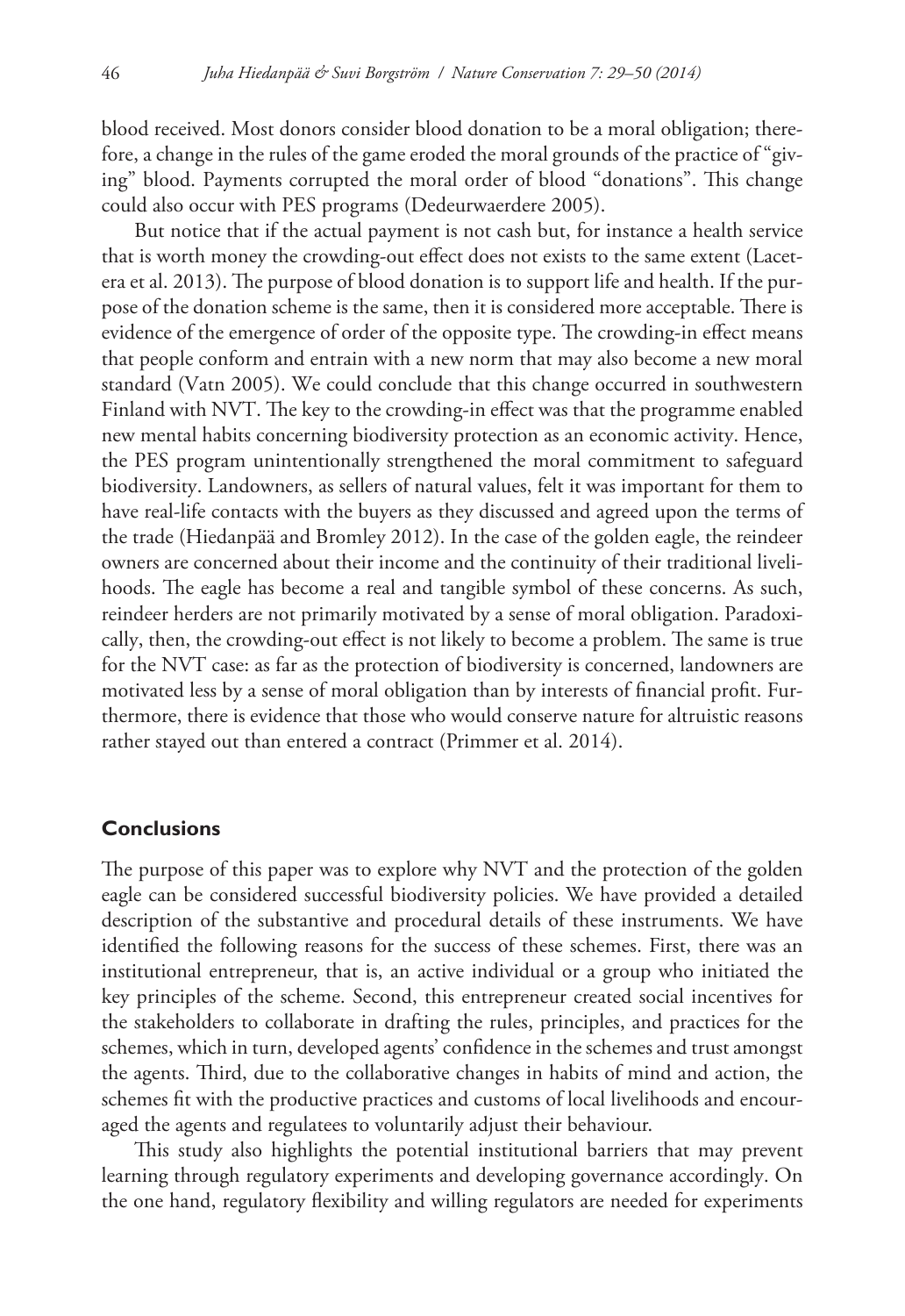to take place. On the other hand, adaptability and reflexivity in the legal system are needed to learn from those experiments. As the NVT case clearly indicates, the strict interpretation of EU norms did not allow the scheme to be implemented in its original form, despite its success. Thus, ways to enhance the adaptive capacity (Ruhl 2012, Craig 2010) and reflexivity of the legal system to respond to the changes in social and ecological systems and new knowledge gained may need to be developed.

# **Acknowledgements**

Juha Hiedanpää would like to thank the Academy of Finland (253750) and Juha Hiedanpää and Suvi Borgström would like to thank the BIOMOT- project (FP7 grant agreement 282625) for inspiration and funding.

# **References**

- Battalina J, Leca B, Boxenbaum E (2009) How actors change institutions: Towards a theory of institutional entrepreneurship. The Academy of Management Annals 3: 65–107. [doi:](http://dx.doi.org/10.1080/19416520903053598) [10.1080/19416520903053598](http://dx.doi.org/10.1080/19416520903053598)
- Below A (2000) Suojelualueverkoston merkitys eräille nisäkäs- ja lintulajeille. Metsähallituksen luonnonsuojelujulkaisuja Sarja A no 121. Metsähallitus, Helsinki, 108 pp.
- Ben-Ner A, Putterman L (2001) Trusting and trustworthiness. Boston Law Review 81: 523–551.
- Bowles S (2008) Policies designated for self-interest citizens may undermine "the moral sentiments": Evidence from economic experiments. Science 320: 1605–1609. [doi: 10.1126/](http://dx.doi.org/10.1126/science.1152110) [science.1152110](http://dx.doi.org/10.1126/science.1152110)
- Ten Brink P, Bassi S, Bishop J, Harvey CA, Ruhweza A, Verma M, Wertz-Kanounnikoff S, Karousakis K, Vakrou A, van der Esch S, Ring I, Markandya A, Nunes P, McConville AJ (2011) Rewarding benefits through payments and markets. In: Ten Brink P (Ed) TEEB – The economics of ecosystems and biodiversity in national and international policy making. Earthscan, London and Washington, 177–257.
- Bromley DW (2006) Sufficient reason: Volitional pragmatism and the meaning of economic institutions. Princeton University Press, Princeton, 225 pp.
- Bulkeley H, Castán B (2012) Government by experiment? Global cities and the governing of climate change. Transactions of the Institute of British Geographers 38: 361–375. [doi:](http://dx.doi.org/10.1111/j.1475-5661.2012.00535.x) [10.1111/j.1475-5661.2012.00535.x](http://dx.doi.org/10.1111/j.1475-5661.2012.00535.x)
- Bullock JM, Aronson J, Newton AC, Pywell RF, Rey-Benayas JM (2011) Restoration of ecosystem services and biodiversity: conflicts and opportunities. Trends in Ecology & Evolution, 541–549. [doi: 10.1016/j.tree.2011.06.011](http://dx.doi.org/10.1016/j.tree.2011.06.011)
- Commons JR (1990) Institutional economics: Its place in political economy. Transaction Publishers, New Brunswick and New Jersey, 921 pp.
- Cooke E (2006) Peirce's pragmatic theory of inquiry: Fallibilism and indeterminacy. Continuum International Publishing Group, New York, 1–183.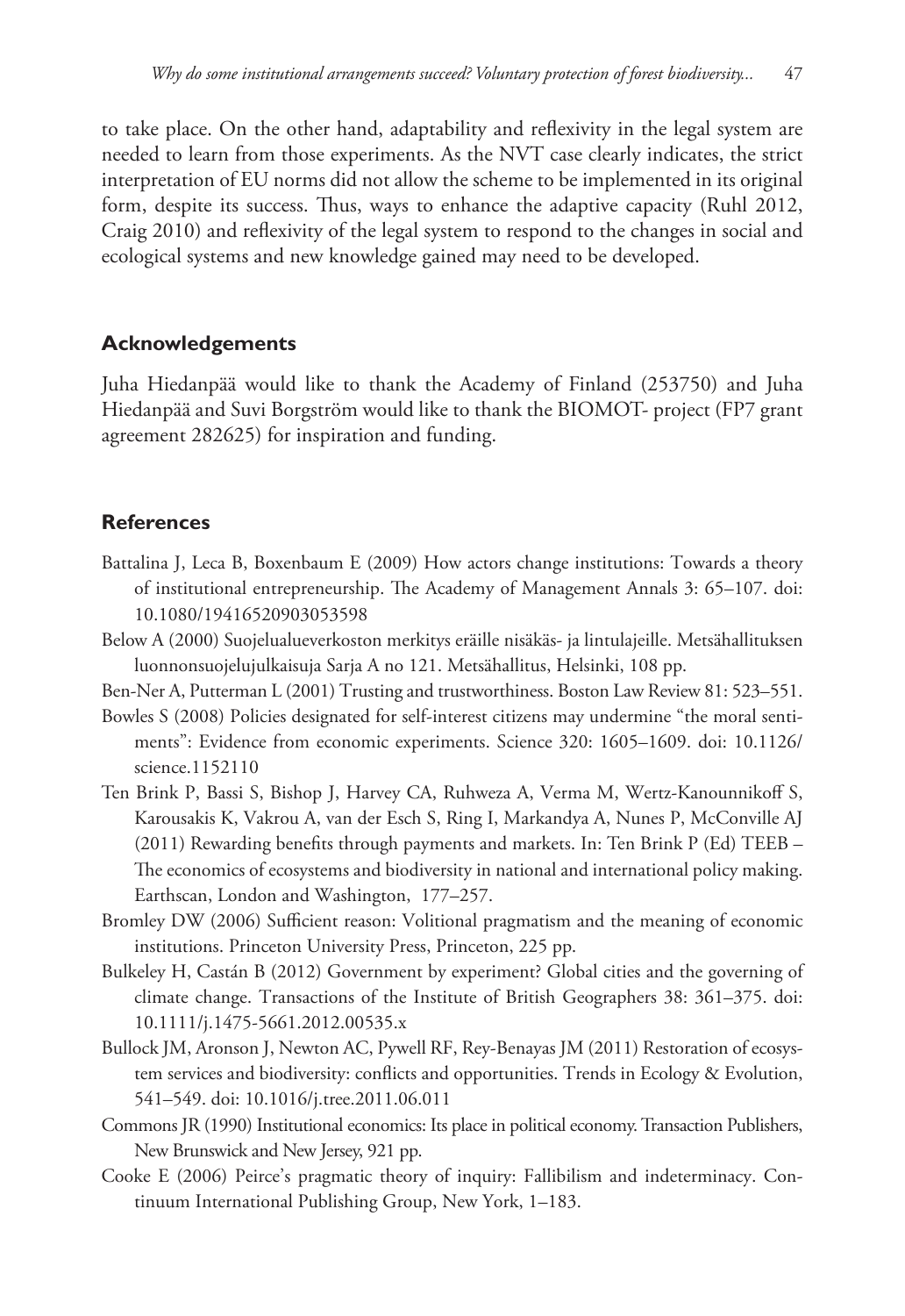- Craig EG (2010) Stationarity is dead: Long live transformation: five principles for climate change adaptation law. Harvard Environmental Law Review 34: 9–75.
- de Klemm C (1996) Compensation for damage caused by wild animals. Nature and environment No. 84, Council of Europe, Strasbourg, 1–56.
- Dewey J (1988) Human nature and conduct. The middle works of John Dewey. Volume 14, 1899–1924. Southern Illinois University Press, Carbondale, IL, 236 pp.
- Dedeurwaerdere T (2005) From bioprospecting to reflexive governance. Ecological Economics 53: 473–491. [doi: 10.1016/j.ecolecon.2004.10.013](http://dx.doi.org/10.1016/j.ecolecon.2004.10.013)
- Dickstein M (1998) The revival of pragmatism: New essays on social thought, law, and culture. Duke University Press Books, Durham, 464 pp.
- Engel S, Pagiola S, Wunder S (2008) Designing payments for environmental services in theory and practice: An overview of the issues. Ecological Economics 65: 663–674. [doi:](http://dx.doi.org/10.1016/j.ecolecon.2008.03.011) [10.1016/j.ecolecon.2008.03.011](http://dx.doi.org/10.1016/j.ecolecon.2008.03.011)
- Farley J, Costanza R (2010) Payments for ecosystem services: From local to global. Ecological Economics 69: 2060–2068. [doi: 10.1016/j.ecolecon.2010.06.010](http://dx.doi.org/10.1016/j.ecolecon.2010.06.010)
- Francione GL (1995) Animals, property and the law. Temple University Press, Philadelphia, 368 pp.
- Fukuyama F (1996) Trust, social virtues and the creation of prosperity. Free Press, New York, 480.
- Geertz G (1973) The interpretation of cultures. Basic Books, Cambridge, 480 pp.
- Gómez-Baggethun E, de Groot R, Lomas PL, Montes C (2010) The history of ecosystem services in economic theory and practice: From early notions to markets and payment schemes. Ecological Economics 69: 1209–1218. [doi: 10.1016/j.ecolecon.2009.11.007](http://dx.doi.org/10.1016/j.ecolecon.2009.11.007)
- Gustafsson L (2008) Luonnonarvokaupan kokeiluhanke: 2003–2007. Lounais-Suomen metsäkeskus, 1–46.
- Hakila R (2002) Luonnontilan hallinnan talous. Satakuntaliitto, Pori, 1–67.
- Hakila R (2006) Johdatus Lumomaahan. Pyhäjärvi-instituutti, Pori, 1–84.
- Haack S (2009) Evidence and inquiry: A pragmatist reconstruction of epistemology. Prometheus Books, New York, 400 pp.
- Heinämäki L (2010) Right to be a part of nature: Indigenous people and the environment. University of Lapland, Rovaniemi, 262 pp.
- Herrmann-Pillath C (2013) Foundations of economic evolution: A treatise on the natural philosophy of economics. Edward Elgar, London, 663 pp. [doi: 10.4337/9781782548362.00006](http://dx.doi.org/10.4337/9781782548362.00006)
- Hiedanpää J (2002) European-wide conservation vs. local well-being: The reception of Natura 2000 Reserve Network in Karvia, SW-Finland. Landscape and Urban Planning 61:113–123. [doi: 10.1016/S0169-2046\(02\)00106-8](http://dx.doi.org/10.1016/S0169-2046(02)00106-8)
- Hiedanpää J, Bromley DW (2012) Contestation over biodiversity policy: Considering Peircean semiosis. Environmental Values 21: 357–378. [doi: 10.3197/096327112X13400390126091](http://dx.doi.org/10.3197/096327112X13400390126091)
- Hiedanpää J, Bromley DW (2014) Payments for ecosystem services: Durable habits, dubious nudges, doubtful efficacy. Journal of Institutional Economics 10: 175–195. [doi: 10.1017/](http://dx.doi.org/10.1017/S1744137413000428) [S1744137413000428](http://dx.doi.org/10.1017/S1744137413000428)
- Hodgson GM (1998) The approach of institutional economics. Journal of Economic Literature 36: 166–192.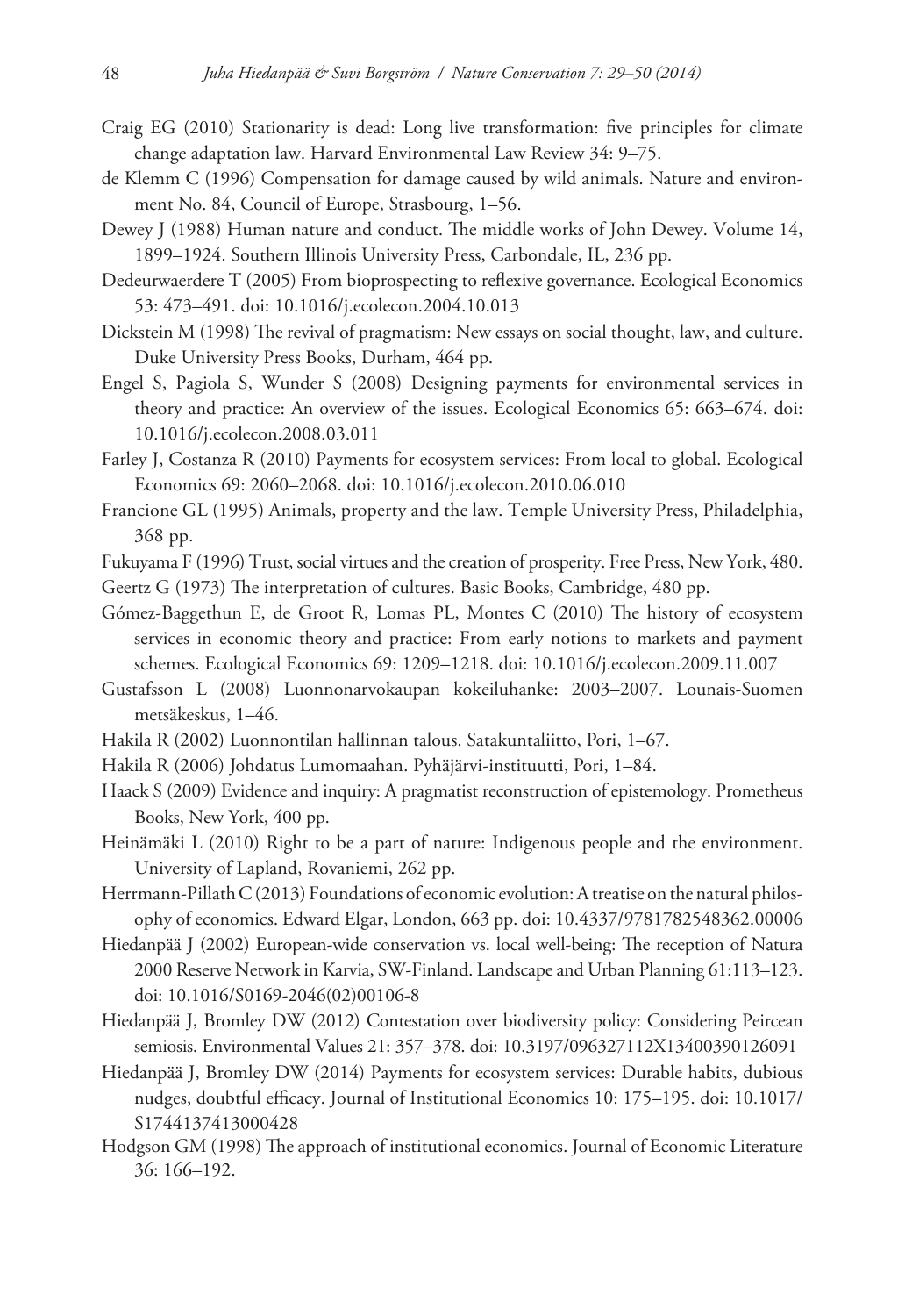- Hodgson TM, Knudsen T (2013) Darwin's conjecture: The search for general principles of social and economic evolution. Chicago University Press, Chicago, 277 pp.
- Hoffman MJ (2011) Climate governance at the crossroads: Experimenting with a global response. Oxford University Press, New York, 240 pp. [doi: 10.1093/acprof:o](http://dx.doi.org/10.1093/acprof:oso/9780195390087.001.0001) [so/9780195390087.001.0001](http://dx.doi.org/10.1093/acprof:oso/9780195390087.001.0001)
- Horne P, Koskela T, Kuusinen M, Otsamo A, Syrjänen K (2006) Metson jäljillä Etelä-Suomen metsien monimuotoisuusohjelman tutkimusraportti Maa- ja metsätalousministeriö, ympäristöministeriö, Metsäntutkimuslaitos & Suomen ympäristökeskus, Helsinki, 52 pp.
- Jack KB, Kouskya C, Sims KRE (2008) Designing payments for ecosystem services: Lessons from previous experience with incentive-based mechanisms. PNAS 105: 9465–9470. [doi:](http://dx.doi.org/10.1073/pnas.0705503104) [10.1073/pnas.0705503104](http://dx.doi.org/10.1073/pnas.0705503104)
- Juutinen A, Mäntymaa E, Mönkkönen M, Svento R (2008) Voluntary agreements in protecting privately owned forests in Finland – To buy or to lease. Forest Policy and Economics 10: 230–239. [doi: 10.1016/j.forpol.2007.10.005](http://dx.doi.org/10.1016/j.forpol.2007.10.005)
- Kahan D (2002) Logic of reciprocity: Trust collective action, and law. John M. Olin Center for Studies in Law, Economics, and Public Policy Working Papers. Paper 281. [http://](http://digitalcommons.law.yale.edu/lepp_papers/281) [digitalcommons.law.yale.edu/lepp\\_papers/281](http://digitalcommons.law.yale.edu/lepp_papers/281)
- Lacetera N, Macis M, Slonin R (2013) Economic rewards to motivate blood donation. Science 340: 927–928. [doi: 10.1126/science.1232280](http://dx.doi.org/10.1126/science.1232280)
- MEA (2005) Millennium ecosystem assessment. Ecosystems and human well-being: Synthesis. Island Press, London, 137 pp.
- Ministry of the Environment (2003) Conservation biological criteria for forest protection in southern Finland. (Etelä-Suomen metsien monimuotoisuusohjelman luonnonsuojelubiologiset kriteerit). In Finnish, abstract in English. Suomen Ympäristö 634: 1–72.
- Mitchell LE (2001) The Importance of being trusted. Boston University Law Review 81: 591–618.
- Määttä T (1999) Maanomistusoikeus. Suomalainen lakimiesyhdistys, Jyväskylä, 538 pp.
- Ollila T, Ilmonen J (2009) Metsähallituksen vastuulajien tila ja suojelu vuonna 2006. Maakotka. Metsähallitus.
- Ostrom E (2000) Collective action and the evolution of social norms. Journal of Economic Perspectives 14:137–158. [doi: 10.1257/jep.14.3.137](http://dx.doi.org/10.1257/jep.14.3.137)
- Oksanen M, Kumpula A (2008) Vapaaehtoisuus ja pakollisuus luonnonsuojelussa. Oikeudellisia ja eettisiä pohdintoja. Tiede & Edistys 4: 273–286.
- Paavola S (2004) Abduction as a logic and methodology of discovery: The importance of strategies. Foundations of Science 3: 267–283. [doi: 10.1023/B:FODA.0000042843.48932.25](http://dx.doi.org/10.1023/B:FODA.0000042843.48932.25)
- Paloniemi R, Varho V (2009) Changing ecological and cultural states and preferences of nature conservation policy: The case of nature values trade in South-Western Finland. Journal of Rural Studies 1: 87–97. [doi: 10.1016/j.jrurstud.2008.06.004](http://dx.doi.org/10.1016/j.jrurstud.2008.06.004)
- Posner RA (2003) Law, pragmatism, and democracy. Harvard University Press, Boston, 398 pp.
- Primmer E, Paloniemi R, Similä J, Barton DN (2013) Evolution in Finland's forest biodiversity conservation payments and the institutional constraints on establishing new policy. Society & Natural Resources 26: 1137–1154. [doi: 10.1080/08941920.2013.820814](http://dx.doi.org/10.1080/08941920.2013.820814)
- Primmer E, Paloniemi P, Similä J, Tainio A (2014) Forest owner perceptions of institutions and voluntary contracting for biodiversity conservation: Not crowding out but staying out. Ecological Economics 103: 1–10. [doi: 10.1016/j.ecolecon.2014.04.008](http://dx.doi.org/10.1016/j.ecolecon.2014.04.008)
- Punch K (2005) Introduction to social research. Sage Publications Ltd., London, 336 pp.